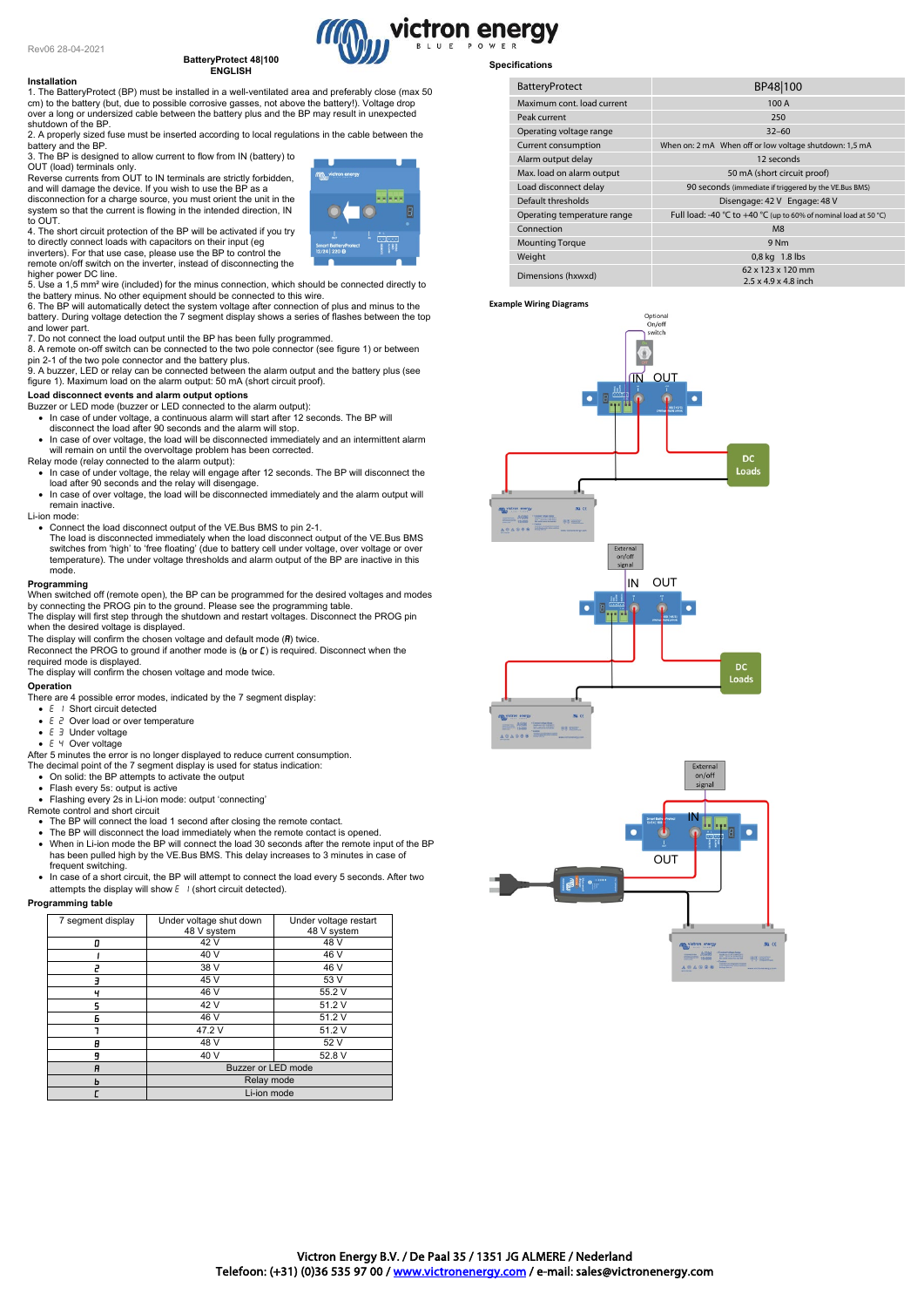



Connection diagram of the BP 48| 100



Connector pin numbering

Figure 1: Connection diagrams and pin numbering



Figure 2: System with 48V Li-ion battery set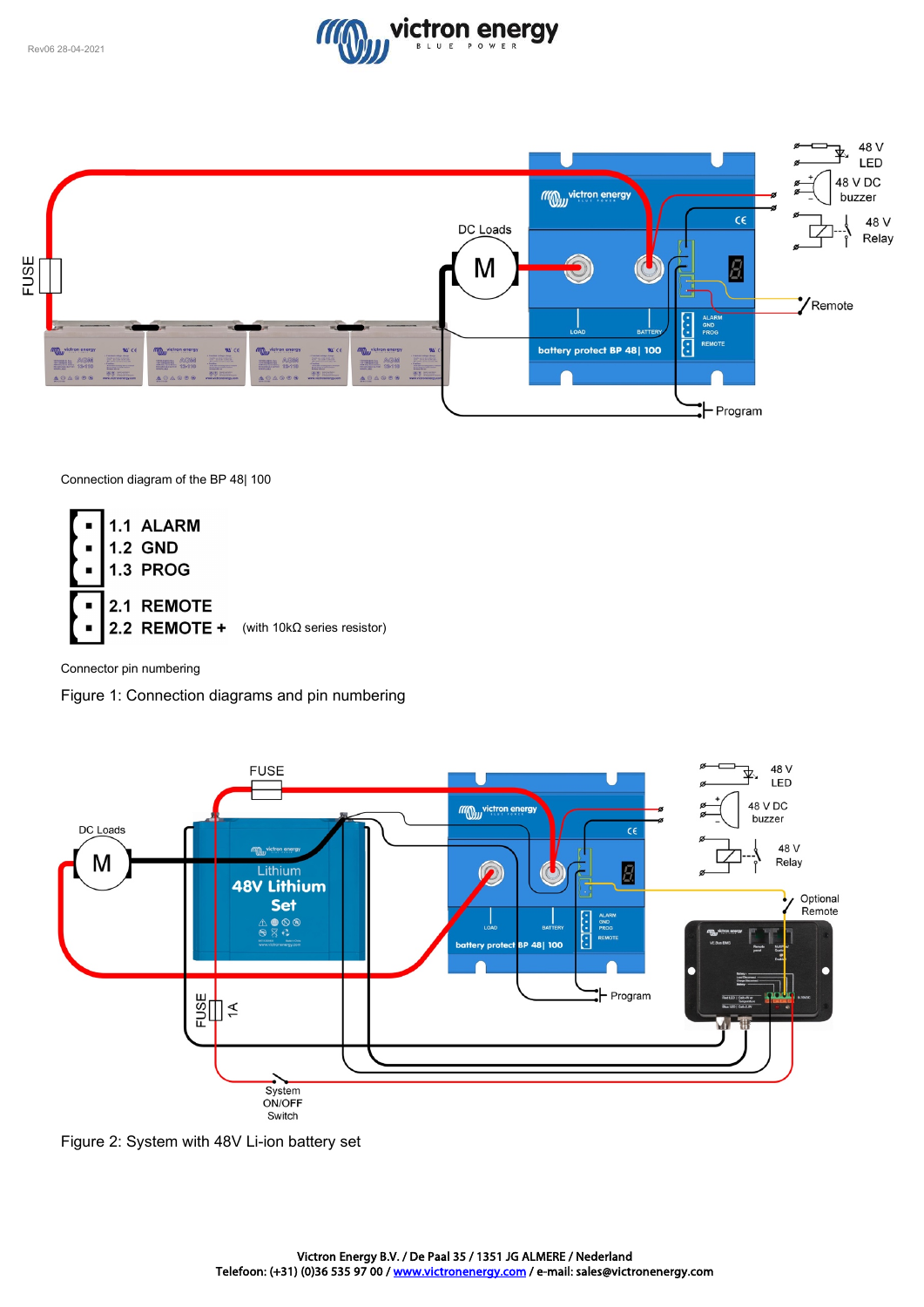

# **APPENDIX**

# **Error Codes**

# **E1: Short circuit**

Short circuit protection is activated in the event of a short circuit, an overload condition or excessive inrush current - such as when attempting to directly power an inverter

- 1- Check for a potential short circuit condition
	- 2- Confirm that the load current draw does not exceed the BP current rating
	- 3- Use the BP to control the remote on/off switch on loads with high inrush currents, rather than directly powering/disconnecting the DC supply
	- 4- Check for loose/high resistance connections and ensure that appropriate gauge wiring is used in the installation

### **E2: Over temperature**

Over temperature protection is activated in the event of excessive internal temperature

- 1- Confirm that the load current draw does not exceed the BP current rating
	- 2- Check for loose/high resistance connections and ensure that appropriate gauge wiring is used in the installation
		- 3- Do not install the BP unit in a location exposed to high temperature or radiant heat relocate BP to a cooler position or provide additional active cooling

# **E3: Under voltage**

Under voltage protection is activated in the event that the input voltage drops below the under voltage limit selected for 90 seconds

- 1- Switch off/disconnect loads and recharge the battery
	- 2- Check charging system and battery for proper operation

### **E4: Over voltage**

Over voltage protection is activated in the event that the input voltage exceeds 64 V

- 1- Confirm the configuration of all charging devices in the system particularly system voltage and charge voltage settings
	- 2- Check charging system for proper operation
	- 3- Confirm BP system voltage configuration is correct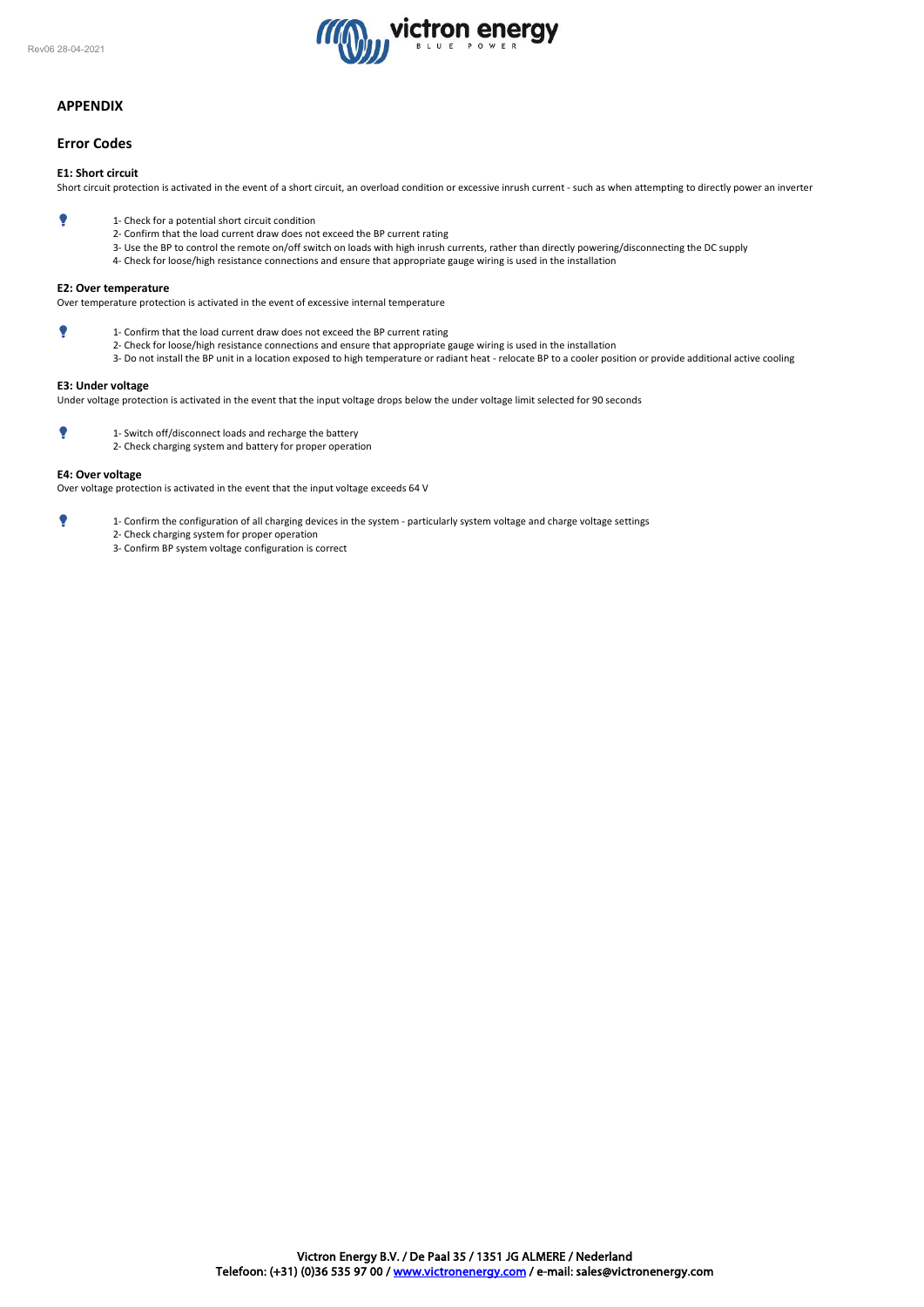#### **BatteryProtect 48|100 NEDERLANDS**

# **Installatie** 1. De BatteryProtect (BP) moet in een goed geventileerde ruimte worden geïnstalleerd en bij voorkeur dichtbij (max. 50 cm) de accu (maar vanwege mogelijke corrosieve gassen niet boven de accu!). Spanningsval over een lange of ondermaatse kabel tussen de accu-plus en de BP kan

resulteren in het onverwacht uitschakelen van de BP. 2. Er moet een zekering van het juiste formaat op de kabel tussen de accu en de BP worden

geplaatst, volgens de lokale voorschriften. 3. De BP is ontworpen om de stroom te laten lopen van de IN-

(accu) naar UIT- (belasting) aansluitklemmen.<br>Omgekeerde stroom, van de UIT- naar IN-aansluitklemmen is<br>ten strengste verboden en zal het apparaat beschadigen. Als u

de BP wilt gebruiken voor de ontkoppeling van een laadbron, moet u de eenheid in het systeem zodanig oriënteren dat de stroom in de beoogde richting loopt, van IN naar UIT. 4. De kortsluitbeveiliging van de BP wordt geactiveerd wanneer

u belastingen met condensatoren op hun ingang (bijv. omvormers) rechtstreeks probeert aan te sluiten. Gebruik in dat

geval de BP om de externe aan-/uitschakelaar op de omvormer te bedienen, in plaats van het ontkoppelen van de hogere DC-spanningslijn.

5. Gebruik een 1,5 mm² draad (meegeleverd) voor de min-aansluiting, die rechtstreeks op de accu-min moet worden aangesloten. Er mag geen andere apparatuur op deze draad worden aangesloten.

6. De BP detecteert automatisch de systeemspanning na aansluiting van de plus en min op de accu. Tijdens spanningsdetectie toont het 7-segmentenscherm een reeks knipperingen tussen het

bovenste en onderste gedeelte. 7. Sluit de belastingsuitgang niet aan totdat de BP volledig is geprogrammeerd.

8. Een externe aan-/uitschakelaar kan worden aangesloten op de tweepolige connector (zie figuur 1) of tussen pin 2-1 van de tweepolige connector en de accu-plus.

9. Er kan een zoemer, LED of relais worden aangesloten tussen de alarmuitgang en de accu-plus (zie figuur 1). Maximale belasting op de alarmuitgang: 50 mA (kortsluitvast)

# **Belastingontkoppelingsevenementen en alarmuitgangopties**

Zoemer- of LED-modus (zoemer of LED aangesloten op de alarmuitgang): • Bij onderspanning zal na 12 seconden een onafgebroken alarm opstarten. De BP zal de belasting na 90 seconden ontkoppelen, waarna het alarm stopt.

- In geval van overspanning wordt de belasting onmiddellijk ontkoppeld en blijft er een intermitterend alarm aanstaan, totdat het overspanningsprobleem is verholpen. Relaismodus (relais aangesloten op de alarmuitgang):
- In het geval van onderspanning, zal het relais na 12 seconden inschakelen. De BP
- ontkoppelt de belasting na 90 seconden, waarna het relais zal deactiveren.
- Bij overspanning wordt de belasting onmiddellijk ontkoppeld en blijft de alarmuitgang inactief. Li-ion-modus:
- Sluit de belastingontkoppelingsuitgang van de VE.Bus BMS aan op pin 2-1.<br>De belasting wordt onmiddellijk ontkoppeld wanneer de belastingontkoppelingsuitgang van<br>de VE.Bus BMS overschakelt van 'hoog' naar 'potentiaalvrij onderspanning, overspanning of overtemperatuur in de accucel). De onderspanningsdrempels en de alarmuitgang van de BP zijn in deze modus inactief.

#### **Programmeren**

Wanneer uitgeschakeld (afstandsbediening open), kan de BP worden geprogrammeerd voor de gewenste spanningen en modi door de PROG-pin op de aarde aan te sluiten. Zie de programmeertabel.

Het scherm zal eerst de uitschakel- en herstartspanningen doorlopen. Ontkoppel de PROG-pin

wanneer de gewenste spanning wordt weergegeven.<br>Het scherm zal de gekozen spanning en standaardmodus bevestigen (**R**) tweemaal. Sluit de PROG opnieuw aan op de aarde als een andere modus is  $(b \text{ of } \mathcal{L})$  vereist. Ontkoppel

wanneer de vereiste modus wordt weergegeven. Het scherm bevestigt de gekozen spanning en modus tweemaal.

#### **Gebruik**

Er zijn 4 mogelijke foutmodi, aangegeven door het 7-segmentenscherm:

- $\bullet$   $E$  / Kortsluiting gedetecteerd
- $E \nvert P$  Overbelasting of overtemperatuur
- $\bullet$   $E \ni$  Onderspanning
- 

• Overspanning Na 5 minuten wordt de fout niet meer weergegeven om zo het stroomverbruik te verminderen. Het decimaalteken van het 7-segmentenscherm wordt gebruikt als statusindicatie:

- Vast: de BP probeert de uitvoer te activeren
- 

• Knippert elke 5 sec: uitgang is actief • Knippert elke 2 sec in Li-ion-modus: uitgang 'bezig met aansluiten'

Afstandsbediening en kortsluiting

- De BP sluit de belasting aan 1 seconde na het afsluiten van het externe contact.
- De BP ontkoppelt de belasting onmiddellijk wanneer het externe contact wordt geopend.<br>● In de Li-ion-modus zal de BP de belasting 30 seconden nadat de externe ingang van de BP omhoog is getrokken door de VE.Bus BMS aans
- In het geval van kortsluiting zal de BP om de 5 seconden proberen de belasting aan te sluiten. Na twee pogingen zal het scherm de volgende tekst weergeven: E | (kortsluiting gedetecteerd).

#### **Programmeertabel**

| $7-$            | Uitschakeling bij    | Herstart bij  |
|-----------------|----------------------|---------------|
| segmentenscherm | onderspanning        | onderspanning |
|                 | 48 V-systeem         | 48 V-systeem  |
| п               | 42 V                 | 48 V          |
|                 | 40 V                 | 46 V          |
| 7               | 38 V                 | 46 V          |
| ╕               | 45 V                 | 53 V          |
| ч               | 46 V                 | 55,2V         |
| 5               | 42 V                 | 51,2V         |
| Б               | 46 V                 | 51,2V         |
|                 | 47,2V                | 51,2V         |
| 8               | 48 V                 | 52 V          |
| 9               | 40 V                 | 52,8 V        |
| A               | Zoemer- of LED-modus |               |
| ь               | Relais-modus         |               |
|                 | Li-ion-modus         |               |

# **Specificaties**

victron energy

| <b>BatteryProtect</b>                              | BP48 100                                                                                         |                                           |
|----------------------------------------------------|--------------------------------------------------------------------------------------------------|-------------------------------------------|
| Maximale onafgebroken<br>belastingstroom           | 100 A                                                                                            |                                           |
| Piekstroom                                         |                                                                                                  | 250                                       |
| Bedrijfsspanningsbereik                            |                                                                                                  | $32 - 60$                                 |
| Stroomverbruik                                     | Wanneer uitgeschakeld of op lage<br>Wanneer ingeschakeld: 2 mA<br>spanning uitgeschakelt: 1,5 mA |                                           |
| Vertraging alarmuitgang                            | 12 seconden                                                                                      |                                           |
| Max. belasting alarmuitgang                        | 50 mA (kortsluitvast)                                                                            |                                           |
| Vertraging bij het ontkoppelen<br>van de belasting | 90 seconden (direct wanneer geactiveerd door de VE.Bus BMS)                                      |                                           |
| Standaarddrempels                                  | Deactiveren: 42 V Activeren: 48 V                                                                |                                           |
| Bedrijfstemperatuurbereik                          | Volledige belasting: -40 °C tot +40 °C (tot en met 60% van de<br>nominale belasting bij 50 °C)   |                                           |
| Aansluiting                                        | M <sub>8</sub>                                                                                   |                                           |
| Aandraaimoment                                     | 9 <sub>Nm</sub>                                                                                  |                                           |
| Gewicht                                            |                                                                                                  | 0,8 kg 1,8 lbs                            |
| Afmetingen (hxbxd)                                 |                                                                                                  | 62 x 123 x 120 mm<br>2,5 x 4,9 x 4,8 inch |

#### **Voorbeeld bedradingsschema's**





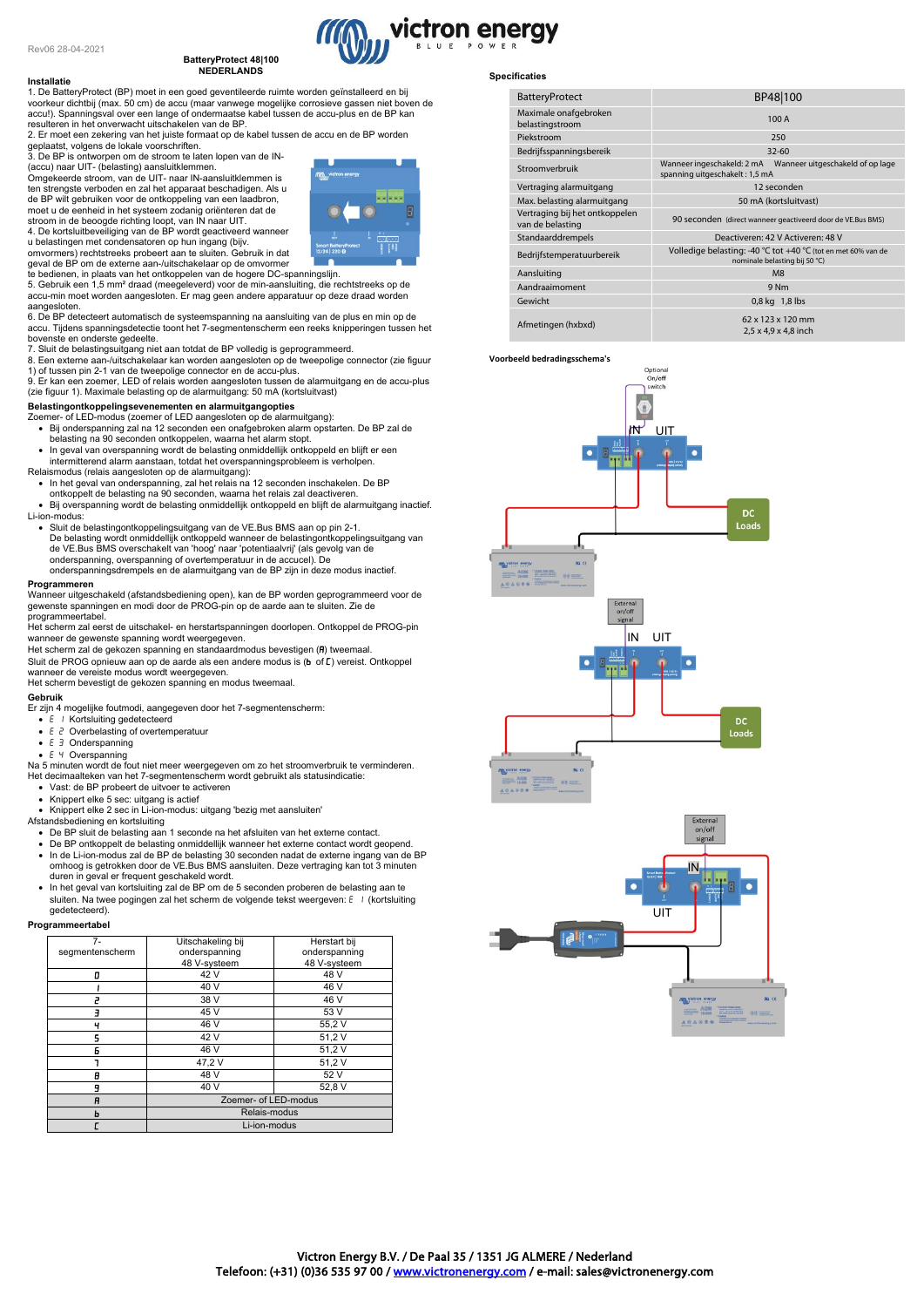



Aansluitschema van de BP 48|100



Connectorpinnummering

Afbeelding 1: Verbindingsdiagrammen en pinnummering



Figuur 2: Systeem met 48V Li-ion-accuset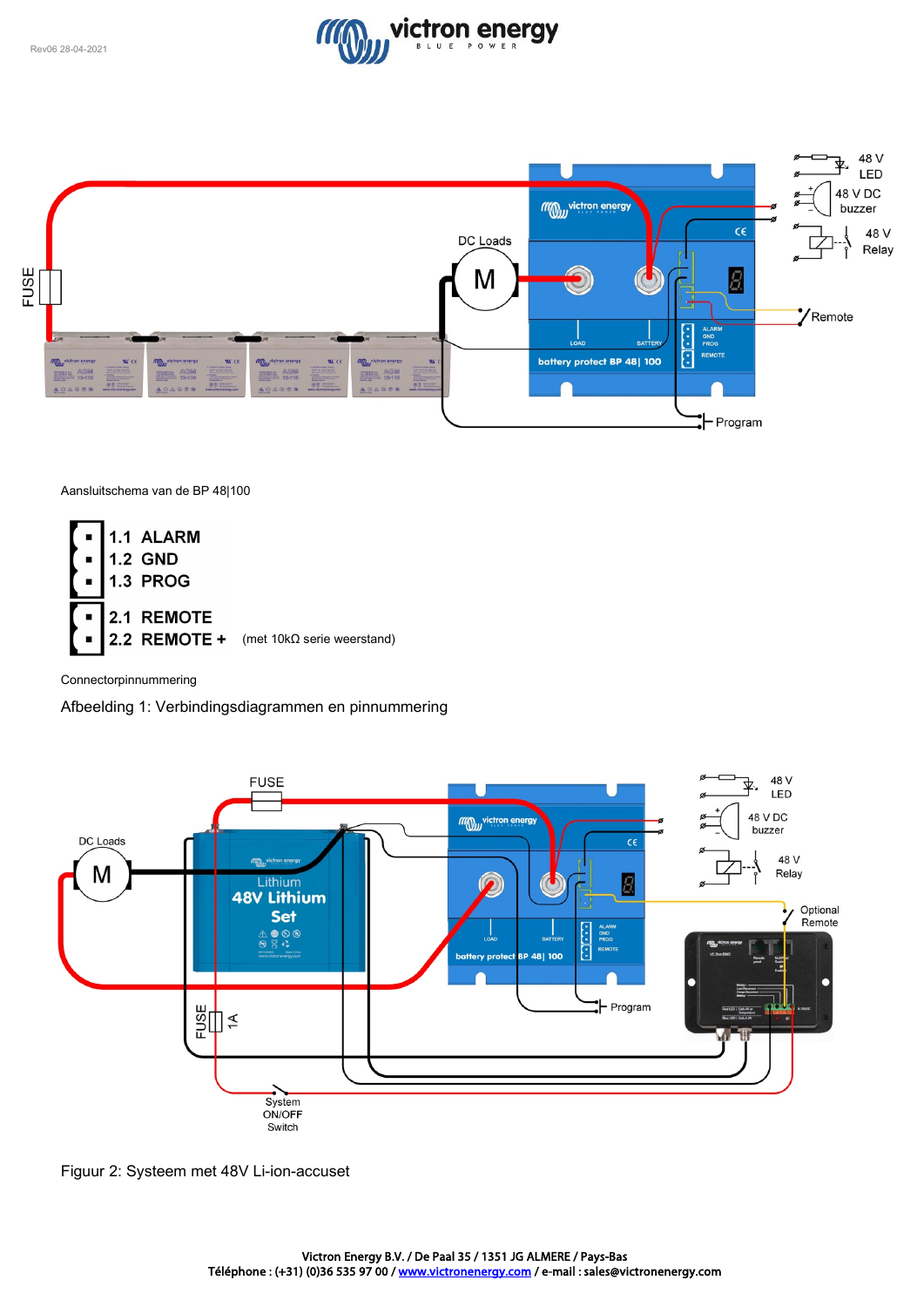

# **BIJLAGE**

# **Foutcodes**

## **E1: Kortsluiting**

Bescherming tegen kortsluiting werd geactiveerd in geval van een kortsluiting, een overbelastingstoestand of overmatige toevloedstroom - zoals bij het trachten rechtstreeks een inverter aan te drijven

- 1- Controleren op een mogelijke kortsluitingstoestand
- 2- Bevestigen dat de laadstroomdruk het huidige BP-stroomgehalte niet overschrijdt
- 3- De BP gebruiken om de op afstand bediende aan/uitschakelaar op ladingen met hoge toevloedstromen te regelen, in plaats van rechtstreeks de DC-toevoer in te schakelen/uit te schakelen
- 
- 4- Controleren op losse/hoge weerstandsverbindingen en ervoor zorgen dat correcte meetinstrumentbedrading in de installatie gebruikt wordt

#### **E2: Overtemperatuur**

Bescherming tegen overtemperatuur wordt geactiveerd bij overmatige interne temperatuur

- 1- Bevestigen dat de laadstroomdruk het huidige BP-stroomgehalte niet overschrijdt
- 2- Controleren op losse/hoge weerstandsverbindingen en ervoor zorgen dat correcte meetinstrumentbedrading in de installatie gebruikt wordt

3- Het BP-toestel niet installeren op een locatie die blootgesteld is aan hoge temperatuur of stralingswarmte - BP verplaatsen naar een koelere plaats of bijkomende extra koeling voorzien

#### **E3: Onder-voltage**

Bescherming tegen onder-voltage wordt geactiveerd wanneer het invoervoltage onder de onder-voltagegrens valt, geselecteerd voor 90 seconden

- 1- Uitschakelen/ontkoppelen ladingen en herladen van de batterij
- 2- Oplaadsysteem en batterij controleren op correcte werking

#### **E4: Over-voltage**

Bescherming tegen onder-voltage wordt geactiveerd wanneer het invoervoltage 64 V overschrijdt

- 1- De configuratie bevestigen van alle oplaadtoestellen in het systeem in het bijzonder instellingen systeemvoltage en oplaadvoltage
	- 2- Oplaadsysteem controleren op correcte werking
	- 3- Bevestigen dat BP-systeemvoltageconfiguratie correct is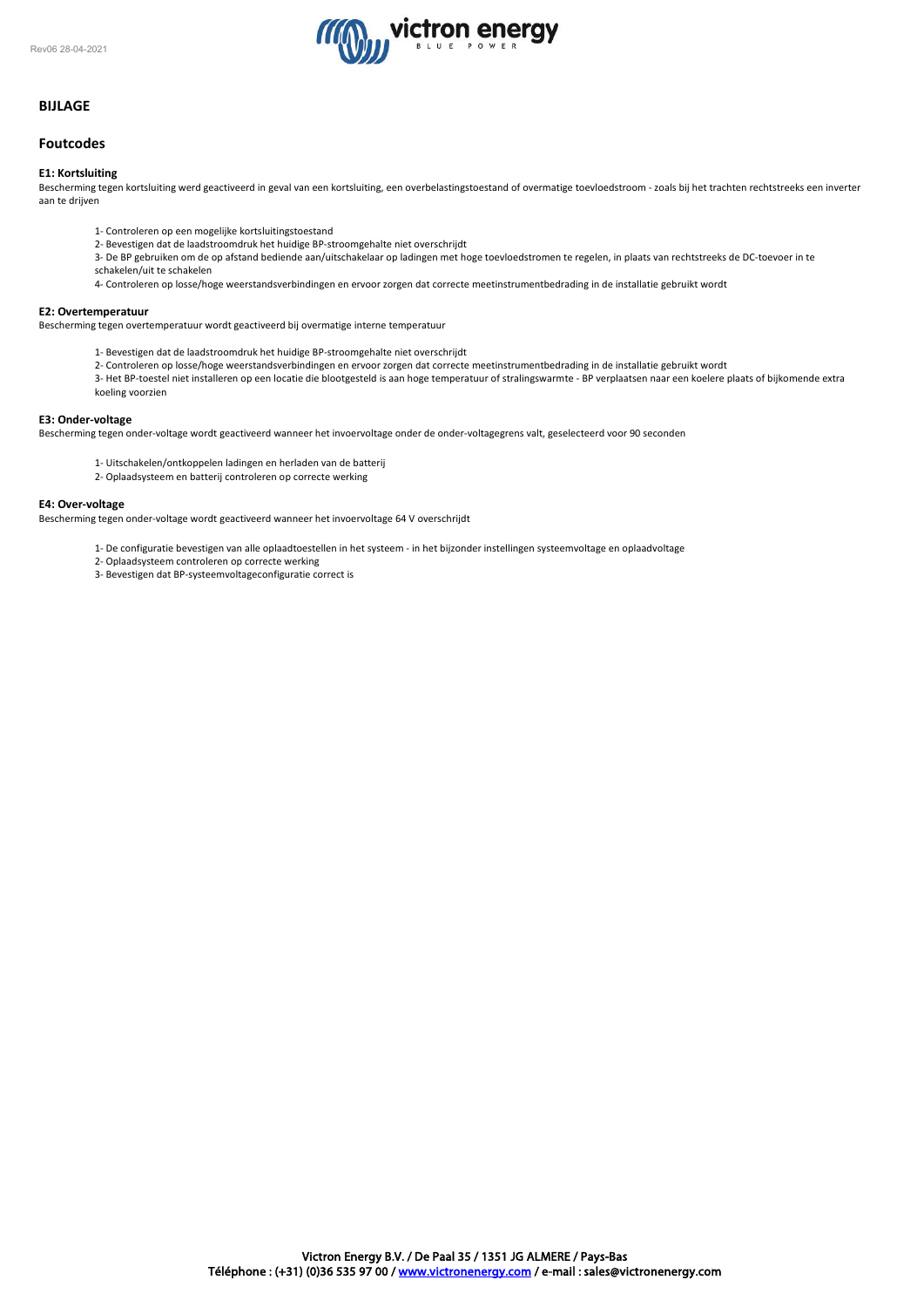**Installation**

# **BatteryProtect 48|100**

# **FRANÇAIS**

1. Le BatteryProtect (BP) doit être installé dans un local bien aéré et à proximité de la batterie (50 cm au maximum, mais jamais au-dessus de la batterie en raison des risques d'émanation de gaz corrosifs !). Une chute de tension sur un câble long ou sous-dimensionné entre le pôle positif de la batterie et le BP peut entraîner un arrêt inopiné du BP. 2. Un fusible de la bonne taille doit être inséré, conformément à la réglementation en vigueur,

dans le câble entre la batterie et le BP.

3. Le BP est conçu pour permettre au courant de circuler uniquement des bornes IN (batterie) à OUT (charge).<br>Les courants inverses des bornes OUT à IN sont strictement<br>interdits et endommageraient l'appareil. Si vous souhaitez utiliser le BP en tant que déconnexion d'une source de charge, vous devez orienter l'unité dans le système de sorte que le courant circule dans la direction voulue, de IN à OUT. 4. La protection contre les courts-circuits du BP s'activera si

vous essayez de connecter directement des charges avec des condensateurs sur leur entrée (par exemple, des onduleurs). Pour ce cas d'utilisation, utilisez le BP pour contrôler

l'interrupteur marche/arrêt à distance de l'onduleur, au lieu de déconnecter la ligne CC de

puissance supérieure. 5. Utilisez un fil de 1,5 mm² (inclus) pour la connexion négative qui doit être raccordée directement au pôle négatif de la batterie. Aucun autre équipement ne doit être raccordé à ce fil. 6. Le BP détectera automatiquement la tension du système après la connexion des pôles positif et négatif à la batterie. Durant la détection de la tension, un écran à 7 segments affiche une série de

clignotements entre la partie du haut ou du bas. 7. Ne connectez pas la sortie de la charge tant que le BP n'a pas été entièrement programmé.

8. Un interrupteur marche/arrêt à distance peut être connecté à un connecteur avec deux pôles (voir l'illustration 1) ou entre la broche 2-1 du connecteur à deux pôles et le pôle positif de la batterie.

9. Un buzzer, un voyant LED ou un relais peut être connecté entre la sortie de l'alarme et le pôle positif de la batterie (voir l'illustration 1). Charge maximale sur ma sortie de l'alarme : 50 mA (protection contre les courts-circuits).

Evènements de déconnexion de charge et options de sortie de l'alarme<br>Mode Buzzer ou LED (buzzer ou LED connecté à la sortie de l'alarme ) :<br> En cas de sous-tension, une alarme continue démarrera après 12 secondes

- déconnectera la charge après 90 secondes et l'alarme s'arrêtera. En cas de surtension, la charge sera immédiatement déconnectée et une alarme
- 
- intermittente sera active tant que le problème de surtension n'aura pas été réglé. Mode Relais (relais connecté à la sortie de l'alarme) :
- En cas de sous-tension, le relais s'enclenchera après 12 secondes. Le BP déconnectera la charge après 90 secondes et le relais se désenclenchera. • En cas de surtension, la charge sera immédiatement déconnectée et la sortie de l'alarme
- restera inactive.
- Mode Lithium-ion :
- Connectez la sortie de déconnexion de la charge du BMS du VE.Bus à la broche 2-1.<br>La charge est immédiatement déconnectée lorsque la sortie de déconnexion de la charge du<br>BMS du VE.Bus passe de « élevée » à « flottante tension, surtension ou surchauffe). Les seuils de sous-tension et la sortie de l'alarme du BP sont inactifs sous ce mode.

# **Programmation en cours**

Lorsqu'il est éteint (ouvert à distance) Le BP peut être programmé pour les tensions et modes souhaités en connectant la broche PROG à la terre. Veuillez consulter le tableau de programmation.

L'écran fera défiler les tensions d'arrêt et de démarrage. Déconnectez la broche PROG lorsque la tension souhaitée s'affiche.

L'écran confirmera la tension et le mode par défaut  $(H)$  choisis deux fois.

- L'octain communera la terretori et le mode par defact (vi) crisiste dealt lelle.<br>Connectez à nouveau la broche PROG à la terre si un autre mode (b ou [ ) est souhaité.
- Déconnectez lorsque le mode requis s'affiche. L'écran confirmera la tension et le mode choisis deux fois.

#### **Fonctionnement**

Quatre modes d'erreur différents peuvent être indiqués sur l'écran à 7 segments :

- E I Court-circuit détecté
- Surcharge ou surchauffe •  $E \exists$  Sous-tension
- $\bullet$   $F$   $\prime$  Surtension

Après 5 minutes, l'erreur ne s'affiche plus afin de réduire la consommation de courant.

Le point décimal de l'écran à 7 segments est utilisé pour l'indication du statut : • S'il est fixe : le BP essaie d'activer la sortie.

- 
- S'il clignote toutes les 5 secondes : la sortie est active.

• S'il clignote à intervalles de 2 secondes en mode lithium-ion : la sortie est en cours de connexion Contrôle à distance et court-circuit

- 
- Le BP connectera la charge 1 seconde après la fermeture du contact à distance.
- Le BP déconnectera immédiatement la charge si le contact à distance est ouvert. En mode Lithium-ion, le BP connectera la charge 30 secondes après que le BMS du VE.Bus ait élevé l'entrée à distance du BP. Ce délai augmente jusqu'à 3 minutes en cas de commutation fréquente.
- En cas de court-circuit, le BP essayera de connecter la charge toutes les 5 secondes. Après deux essais, l'écran affichera E | (court-circuit détecté)

### **Tableau de programmation**

| Écran à 7<br>segments | Arrêt en cas de sous-tension<br>Système 48 V. | Redémarrage en cas de<br>sous-tension<br>Système 48 V. |
|-----------------------|-----------------------------------------------|--------------------------------------------------------|
| Ω                     | 42 V                                          | 48 V                                                   |
|                       | 40 V                                          | 46 V                                                   |
| P                     | 38 V                                          | 46 V                                                   |
|                       | 45 V                                          | 53 V                                                   |
| ч                     | 46 V                                          | 55,2V                                                  |
| 5                     | 42 V                                          | 51,2V                                                  |
| Б                     | 46 V                                          | 51,2V                                                  |
|                       | 47,2V                                         | 51,2V                                                  |
| Β                     | 48 V                                          | 52 V                                                   |
| 9                     | 40 V                                          | 52,8 V                                                 |
| R                     | Mode Buzzer ou LED                            |                                                        |
| ь                     | <b>Mode Relais</b>                            |                                                        |
|                       | Mode Lithium-ion                              |                                                        |

# **Caractéristiques**

victron energy

| <b>BatteryProtect</b>                     | BP48 100                                                                                 |
|-------------------------------------------|------------------------------------------------------------------------------------------|
| Courant de charge continu<br>maximal      | 100 A                                                                                    |
| Puissance de pointe                       | 250                                                                                      |
| Plage de tension d'exploitation           | $32 - 60$                                                                                |
| Consommation de courant                   | Si allumé : 2 mA Si éteint ou si arrêt en cas de tension faible :<br>$1,5$ mA            |
| Délai de sortie de l'alarme               | 12 secondes                                                                              |
| Charge maximale sur sortie de<br>l'alarme | 50 mA (protection contre les courts-circuits)                                            |
| Délai de déconnexion de charge            | 90 secondes (immédiate si déclenchement par le BMS du<br>VE.Bus)                         |
| Seuils par défaut                         | Désenclencher: 42 V Enclencher: 48 V                                                     |
| Plage de température<br>d'exploitation    | Pleine charge : Entre - 40 °C et + 40 °C (jusqu'à 60 % de la<br>charge nominale à 50 °C) |
| Connexion                                 | M8                                                                                       |
| Couple de montage                         | 9 Nm                                                                                     |
| Poids                                     | 0,8 kg 1,8 livres                                                                        |
| Dimensions $(H \times L \times P)$        | 62 x 123 x 120 mm<br>$2,5 \times 4,9 \times 4,8$ pouces                                  |

**Exemples de schémas de câblage**





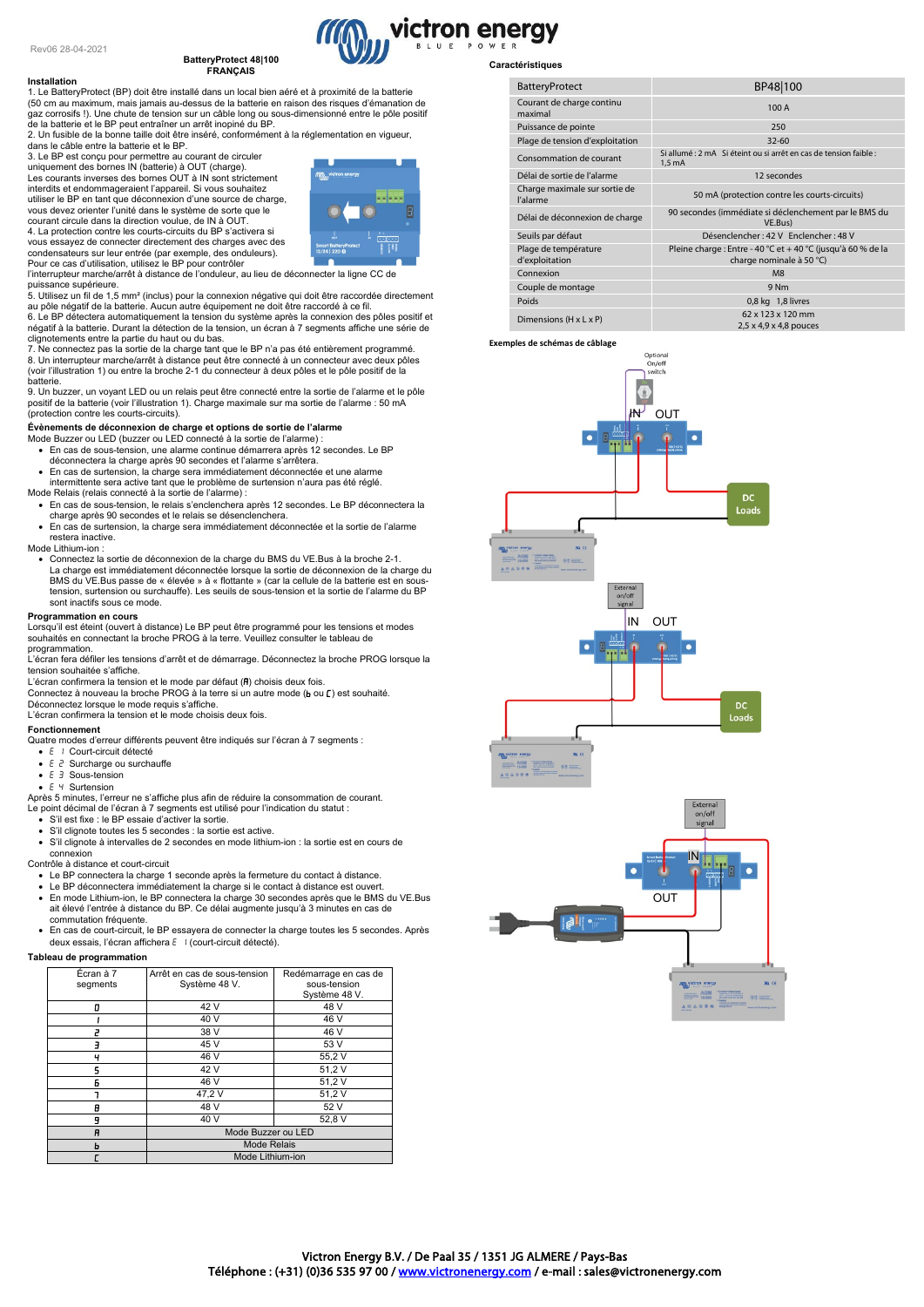



Schéma de connexion du BP 48|100



Numérotation des broches du connecteur

Illustration 1 : Schémas de connexion et numérotation des broches



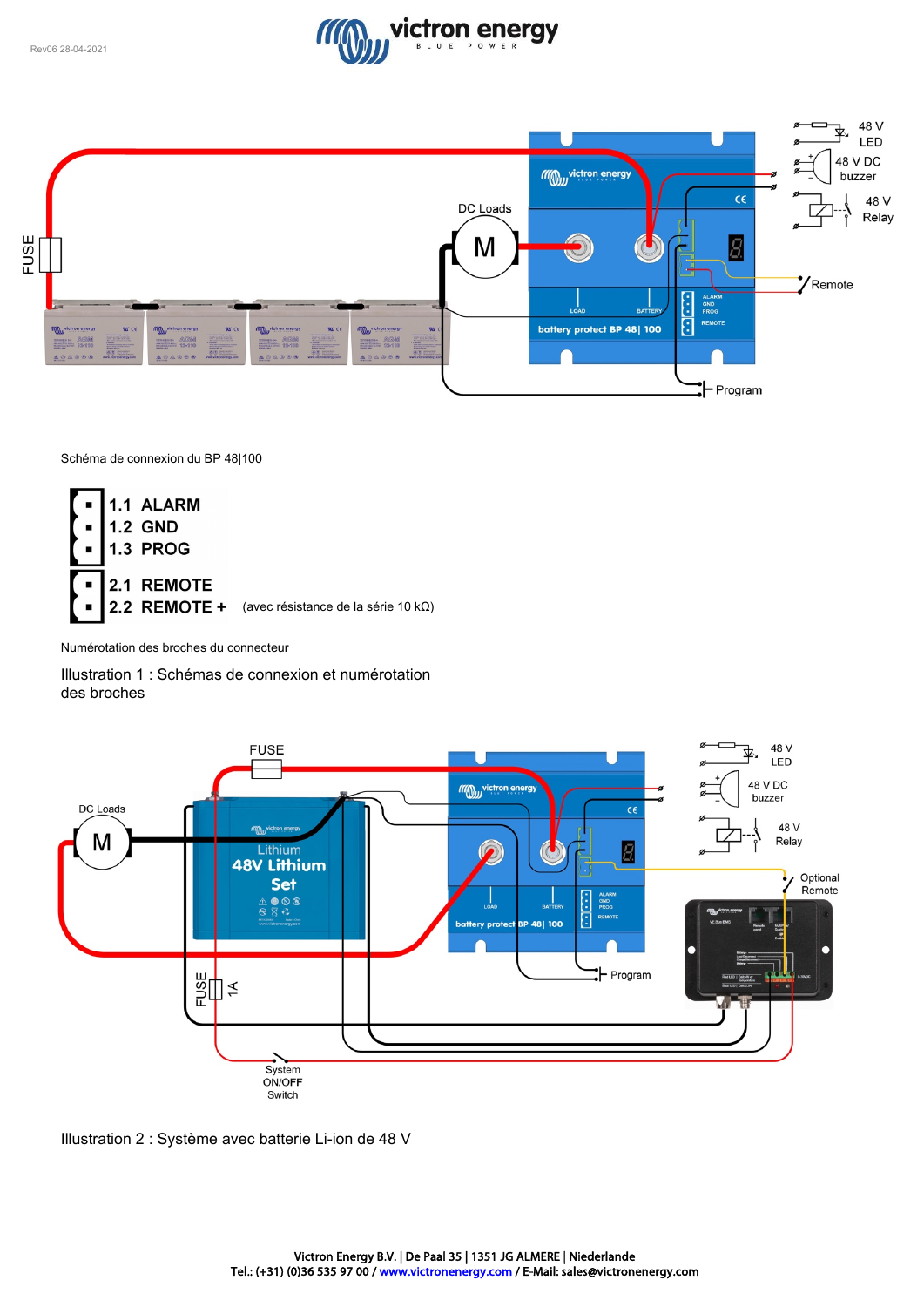

# **ANNEXE**

# **Codes d'erreur**

## **E1 : Court-circuit**

La protection contre les courts-circuits s'active en cas de court-circuit, de surchauffe ou d'excès de courant d'appel – comme par exemple lorsqu'on essaye d'alimenter directement un convertisseur

- 1- Vérifiez que le système ne se trouve pas en état de court-circuit
	- 2- Confirmez que le courant extrait par la charge ne dépasse pas la valeur nominale du courant du BP
		- 3- Utilisez le BP pour contrôler l'allumage/arrêt à distance sur les charges avec des courants d'appel élevés, plutôt que pour allumer/éteindre directement l'alimentation CC

4- Vérifiez que les connexions de haute résistance ne soient pas trop desserrées, et assurez-vous que l'on utilise le diamètre correct du câblage dans l'installation

### **E2 : Surchauffe**

La protection contre la surchauffe s'active en cas de température interne excessive

- 1- Confirmez que le courant extrait par la charge ne dépasse pas la valeur nominale du BP
	- 2- Vérifiez que les connexions de haute résistance ne soient pas trop desserrées, et assurez-vous que l'on utilise le diamètre correct du câblage dans l'installation 3- Ne pas installer l'unité BP dans un endroit exposé à des températures élevées ou à une chaleur rayonnante – Réinstallez le BP dans un endroit plus frais, ou installez une unité de refroidissement active supplémentaire

#### **E3 : Sous-tension**

La protection contre les sous-tensions s'active lorsque la tension d'entrée chute en dessous de la limite de sous-tension choisie pendant 90 secondes

- 1- Éteignez/déconnectez des charges et rechargez la batterie
	- 2- Vérifier que le système de charge et la batterie fonctionnent correctement

#### **E4 : Surtension**

La protection contre les surtensions s'active lorsque la tension d'entrée dépasse 64 V

 1- Confirmez la configuration de tous les dispositifs de charge au sein du système – en particulier les paramètres de tension de charge et de tension du système 2- Vérifiez que le système de charge fonctionne correctement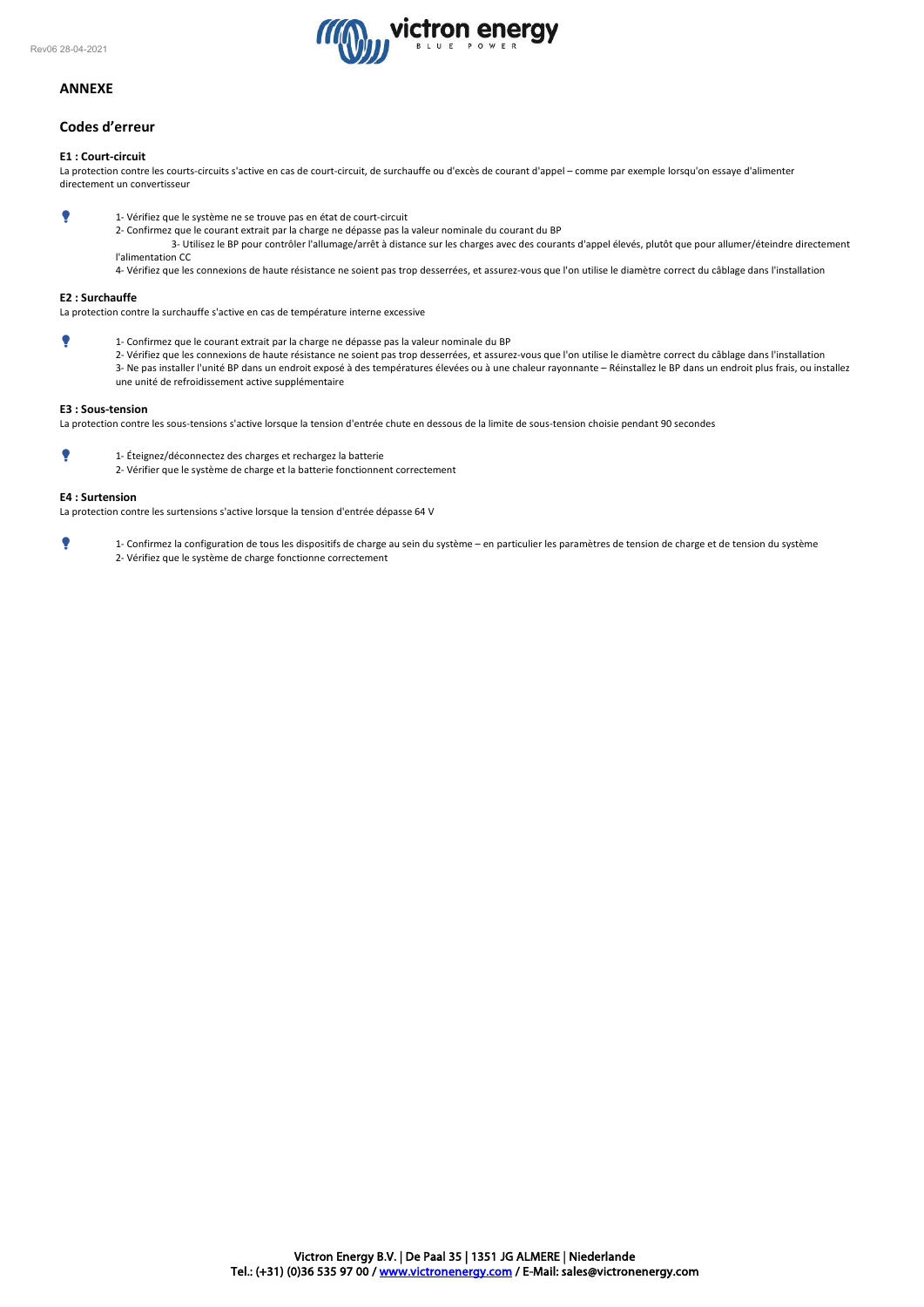#### **Installation**

# **BatteryProtect 48|100 SVENSKA**

1. BatteryProtect (BP) måste installeras i en välventilerad omgivning och helst nära (max. 50 cm ifrån) batteriet (dock inte ovanpå batteriet på grund av frätande gaser!). Spänningsfall på grund av en lång eller för liten kabel mellan batteriets pluspol och batteriskyddet kan leda till oväntade driftstopp.

2. Enligt lokala föreskrifter måste en säkring av passande storlek sättas in i kabeln mellan batteriet och batteriskyddet. 3. BP är utformad för att endast tillåta att ström flyter från IN-

(batteri) till UT- (belastning) terminalerna. Backströmmar från UT- till IN-terminalerna är strikt förbjudet och kommer att skada enheten. Om du vill använda BP för

frånkoppling från en laddningskälla måste du styra systemet så att strömmen flyter i rätt riktning, från IN till UT.

4. Kortslutningsskyddet på BP kommer att aktiveras om du försöker att direkt koppla belastningar med kondensatorer på deras ingångar (t.ex. växelriktare). För detta ändamål, använd BP för att styra växelriktarens av/på-brytare istället för att koppla

ifrån högspänningsledningen för direktström.

5. Använd en 1,5mm² kabel (ingår) till minuskopplingen och koppla den direkt till batteriets

minuspol. Ingen annan utrustning får kopplas till denna kabel.<br>6. BatteryProtect kommer automatiskt att känna av systemspänningen när plus- och<br>minuskablarna har kopplats till batteriet. Under spänningsdetektionen kommer d displayen att visa en rad olika blinkande ljus mellan den övre och nedre delen.

7. Koppla inte på utgångsbelastningen innan batteriskyddet har blivit färdig programmerat. 8. En av/på-fjärrbrytare kan kopplas till den tvåpoliga kontakten (se figur 1) eller mellan stift 2-1 på tvåpolskontakten och batteriets pluspol.

9. En summer, en LED eller ett relä kan kopplas mellan larmutgången och batteriets pluspol (se figur 1). Maximal belastning på larmutgången: 50 mA (kortslutningssäkrad).

**Belastningsfrånkopplingar och larmalternativ**<br>Summer eller LED-läge (summer eller LED kopplade till larmutgången):

- Vid underspänning kommer ett kontinuerligt larm att startas efter 12 sekunder. Batteriskyddet kommer att koppla bort belastningen efter 90 sekunder och larmet kommer att upphöra.
- Vid överspänning kommer belastningen att kopplas bort omedelbart och ett intermittent larm kommer att fortsätta tills överspänningsproblemet har blivit åtgärdat.
- Reläläge (relä kopplat till larmutgången): Vid underspänning kommer reläet att aktiveras efter 12 sekunder. Batteriskyddet kommer att
	- koppla bort belastningen efter 90 sekunder och reläet kommer att avaktiveras. Vid överspänning kommer belastningen att kopplas bort omedelbart och larmutgången
- kommer att förbli inaktiv.

#### Litiumjonläge:

∙ Koppla VE.Bus BMS:S utgång för belastningsfrånkoppling till stift 2-1.<br>Belastningen kopplas bort omedelbart när utgången för belastningsfrånkoppling på VE.Bus<br>BMS växlar från "hög" till "fritt flytande" (på grund av un inaktiva i detta läge.

#### **Programmering**

När enheten är avstängd (fjärr öppen) kan önskad spänning och önskat läge kan ställas in på<br>batteriskyddet genom att koppla PROG-stiftet till jord. Vänligen se programmeringstabellen.<br>Displayen kommer först att gå igenom s ifrån PROG- stiftet när önskad spänning visas.

Displayen kommer att bekräfta den valda spänningen och standardläget (R) två gånger. Koppla PROG till jord om ett annat läge (b eller []) krävs. Koppla ifrån när önskat läge visas Displayen kommer att bekräfta den valda spänningen och valt läge två gånger. **Drift**

Det finns 4 möjliga felmeddelanden som visas i den 7-segmentella displayen

- Kortslutning detekterad
- Överbelastning eller övertemperatur
- Underspänning
- Överspänning

Efter 5 minuter visas inte felmeddelandet längre för att minska strömförbrukningen.

- Decimalkommat i den 7-segmentella displayen används för att ange status: Kontinuerligt: Batteriskyddet försöker aktivera utgången
- 
- Blinkar var 5:e sekund: utgången är aktiv • Blinkar var 2 sekund i litiumjonläge: utgången "kopplas till"
- Fjärrstyrning och kortslutning
- Batteriskyddet kopplar på belastningen en sekund efter att fjärrkontakten har stängts.
- Batteriskyddet kommer att koppla bort belastningen omedelbart när fjärrkontakten öppnas.
- I litiumjonläge kommer batteriskyddet att koppla på belastningen 30 sekunder efter att batteriskyddets fjärringång har höjts av VE.Bus BMS. Denna fördröjning kan ökas till 3
- minuter om växlingar sker ofta. Vid kortslutning kommer batteriskyddet att försöka koppla på belastningen var 5:e sekund. Efter två försök kommer displayen att visa E I (kortslutning detekterad).

# **Programmeringstabell**

| 7-segmentell<br>display | Underspänning<br>avstängning<br>48 V-system. | Underspänning omstart<br>48 V-system. |
|-------------------------|----------------------------------------------|---------------------------------------|
| 0                       | 42 V                                         | 48 V                                  |
|                         | 40 V                                         | 46 V                                  |
| 2                       | 38 V                                         | 46 V                                  |
| E                       | 45 V                                         | 53 V                                  |
| ч                       | 46 V                                         | 55,2V                                 |
| 5                       | 42 V                                         | 51,2V                                 |
| Б                       | 46 V                                         | 51,2V                                 |
|                         | 47,2V                                        | 51,2V                                 |
| 8                       | 48 V                                         | 52 V                                  |
| 9                       | 40 V                                         | 52,8 V                                |
| A                       | Summer eller LED-läge                        |                                       |
| ь                       | Reläläge                                     |                                       |
|                         | Litiumjonläge:                               |                                       |



victron energy

| <b>BatteryProtect</b>                  | BP48 100                                                                                |  |
|----------------------------------------|-----------------------------------------------------------------------------------------|--|
| Maximal kontinuerlig belastningsström  | 100 A                                                                                   |  |
| Toppström                              | 250                                                                                     |  |
| Driftspänningsintervall                | $32 - 60$                                                                               |  |
| Strömförbrukning                       | Påslagen: 2 mA Avstängd eller vid driftstopp på grund av låg<br>spänning: 1,5 mA        |  |
| Larmfördröjning                        | 12 sekunder                                                                             |  |
| Maximal belastning vid larmutgång      | 50 mA (kortslutningssäkrad)                                                             |  |
| Fördröjning av belastningsfrånkoppling | 90 sekunder (omedelbar bortkoppling om det utlöses av<br><b>VE.Bus BMS</b> )            |  |
| Standardtrösklar                       | Urkoppling: 42 V tillkoppling: 48 V                                                     |  |
| Driftstemperaturintervall              | Full belastning: -40 °C till +40 °C (upp till 60 % av nominell<br>belastning vid 50 °C) |  |
| Anslutning                             | M <sub>8</sub>                                                                          |  |
| Vridmoment vid montering               | 9 Nm                                                                                    |  |
| Vikt                                   | 0,8 kg 1,8 pund                                                                         |  |
| Dimensioner ( $h \times b \times d$ )  | 62 x 123 x 120 mm<br>2,5 x 4,9 x 4,8 tum                                                |  |

#### **Exempel på kopplingsscheman**





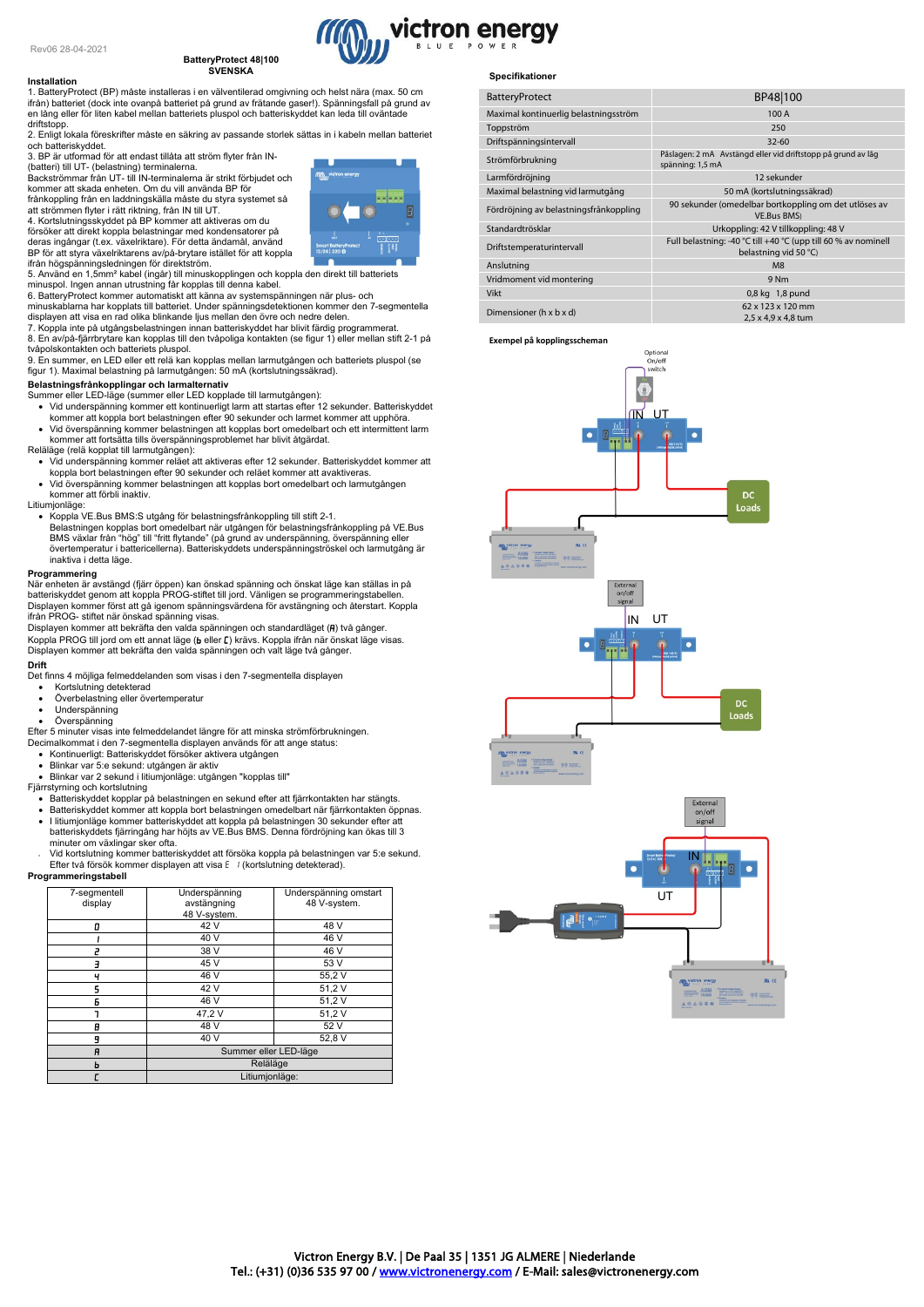



Kopplingsschema för BP 48|100



Numrering av anslutningsstift

Bild 1: Kopplingsscheman och stiftnumrering



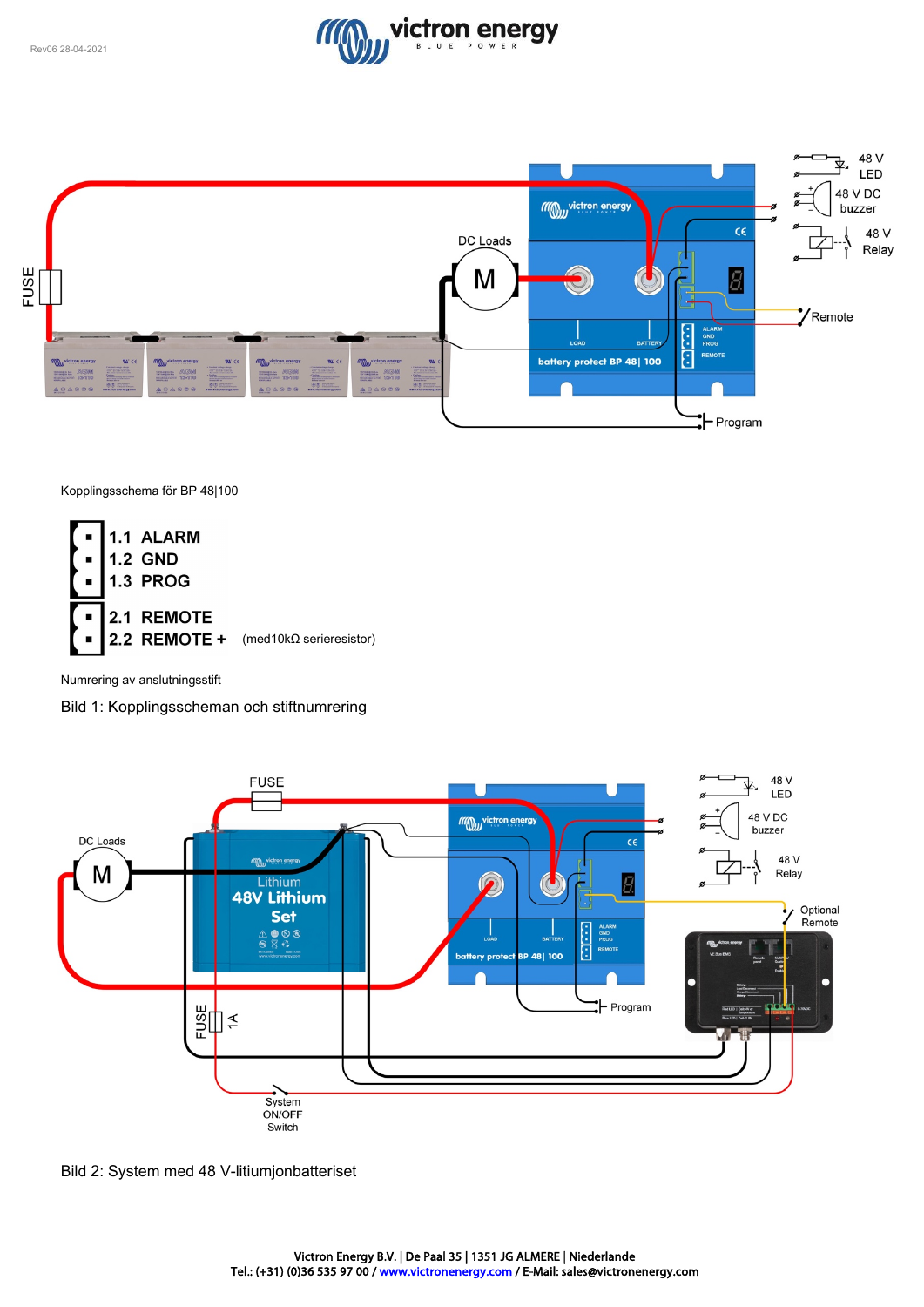

# **BILAGA**

# **Felkoder**

### **E1: Kortslutning**

Kortslutningsskyddet är aktiverat ifall en kortslutning, en överbelastning eller en kraftig inkopplingsström inträffar, som exempelvis när enheten försöker förse en växelriktare med ström.

- 1. Kontrollera om en eventuell kortslutning har inträffat
	- 2. Säkerställ att belastningens strömförbrukning inte överstiger BP-enhetens strömkapacitet.
	- 3. Använd BP för att fjärrstyra på/av-brytaren för belastningar med hög inkopplingsström istället för att direkt strömförsörja/koppla från DC-källan.
		- 4. Kolla efter lösa anslutningar eller med högt motstånd och säkerställ att rätt mätningskabel används i installationen

# **E2: Övertemperatur**

Skyddet mot övertemperatur är aktiverat i fall den interna temperaturen blir för hög

 1. Säkerställ att belastningens strömförbrukning inte överstiger BP-enhetens strömkapacitet. 2. Kolla efter lösa anslutningar eller med högt motstånd och säkerställ att rätt mätningskabel används i installationen 3. Installera inte BP-enheten på en plats där den utsätts för höga temperaturer eller värmeutstrålning. Flytta BP till en svalare plats eller lägg till ytterligare aktiv nedkylning.

#### **E3: Underspänning**

Skyddet mot underspänning är aktiverat ifall ingångsspänningen sjunker under underspänningsgränsen som är inställd på 90 sekunder.

 1. Stäng av/koppla från belastningar och ladda upp batteriet 2. Kontrollera att laddningssystem och batteri fungerar korrekt

#### **E4: Överspänning**

Skyddet mot överspänning aktiveras om ingångsspänningen överstiger 64 V

- 1. Bekräfta konfigureringen på alla laddningsenheter i systemet särskilt inställningarna för systemspänning och laddningsspänning 2. Kontrollera att laddningssystemet fungerar korrekt.
	- 3. Bekräfta att BP-enhetens inställning för systemspänning är korrekt.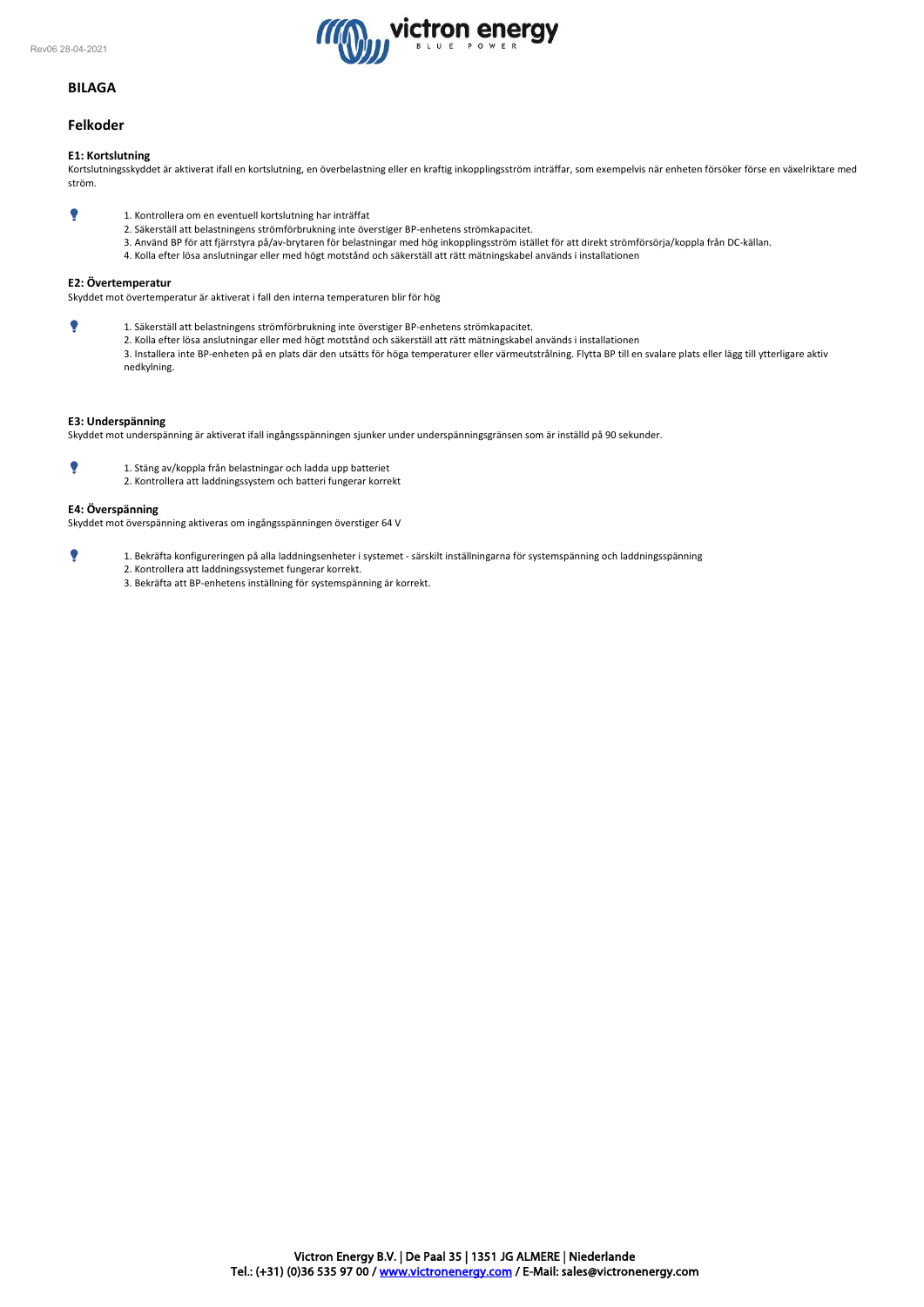#### **BatteryProtect 48|100 DEUTSCH**

**Installation** 1. Der BatteryProtect (BP) muss in einem gut belüfteten Bereich und vorzugsweise in der Nähe der Batterie (jedoch aufgrund möglicher korrosiver Gase nicht über der Batterie!) installiert werden. Ein Spannungsabfall durch ein zu langes oder unterdimensioniertes Kabel zwischen dem Pluspol der Batterie und dem BP kann zu einem unerwarteten Abschalten des BP führen. 2. In das Kabel zwischen der Batterie und dem BP muss eine geeignete Sicherung eingefügt

werden, die den örtlichen Bestimmungen entspricht. 3. Der BP ist so konzipiert, dass der Strom nur von IN (Batterie) zu OUT (Last) -Klemmen fließen kann. Rückströme von OUT- zu IN-Klemmen sind strengstens verboten und führen zu Schäden am Gerät. Wenn Sie den BP

als Trennvorrichtung für eine Ladequelle verwenden möchten, müssen Sie die Einheit im System so ausrichten, dass der Strom in die vorgesehene Richtung fließt, IN nach OUT. 4. Der Kurzschlussschutz des BP wird aktiviert, wenn Sie

versuchen, Lasten mit Kondensatoren an deren Eingang direkt anzuschließen (z. B. Wechselrichter). Für diesen

Anwendungsfall verwenden Sie bitte den BP, um den Fernsteuerungs-Ein/Aus-Schalter am Wechselrichter zu steuern, anstatt die DC-Leitung mit

höherer Leistung zu trennen.<br>5. Verwenden Sie für den Minusanschluss ein 1,5 mm² Kabel (im Lieferumfang enthalten), das<br>direkt an die Batterie Minus angeschlossen werden sollte. Es dürfen keine anderen Geräte mit diesem Draht verbunden sein.

6. Der BP ermittelt automatisch die Systemspannung, nachdem Plus- und Minuspol der Batterie<br>verbunden wurden. Während des Ermittelns der Spannung erscheinen auf der<br>Siebensegmentanzeige eine Reihe von Blitzen zwischen dem

7. Verbinden Sie den Lastausgang erst, nachdem der BP vollständig programmiert wurde. 8. Es lässt sich ein ferngesteuerter Ein-/Aus-Schalter an den zweipoligen Stecker (siehe Abbildung 1) oder zwischen Pol 2-1 des zweipoligen Steckers und den Pluspol der Batterie anschließen. 9. Ein akustisches Signal, eine LED oder ein Relais lässt sich zwischen den Alarmausgang und den Pluspol der Batterie anschließen (siehe Abbildung 1). Maximale Last am Alarmausgang:

# 50 mA (kurzschlussfest)

# **Vorfälle, die zum Abschalten der Last führen, und Optionen für den Alarmausgang**<br>Akustischer Alarm oder LED-Modus (es ist ein akustischer Alarm oder eine LED an den Alarm-Ausgang angeschlossen):

- Im Falle einer auftretenden Unterspannung schaltet sich nach 12 Sekunden ein anhaltender Alarm ein. Nach 90 Sekunden schaltet der BP die Last ab und der Alarm hört auf.
- Im Falle einer auftretenden Überspannung wird die Last sofort abgeschaltet und ein
- periodischer Alarm bleibt solange eingeschaltet, bis das Problem mit der Überspannung .<br>gelöst wurde
- Relais-Modus (ein Relais ist an den Alarmausgang angeschlossen):
- Im Falle einer auftretenden Unterspannung spricht nach 12 Sekunden ein Relais an. Nach 90 Sekunden schaltet der BP die Last ab und das Relais fällt zurück.
- Bei einer auftretenden Überspannung wird die Last sofort abgeschaltet und der Alarmausgang bleibt nicht aktiv. Lithium-Ionen-Modus:
- 
- Verbinden Sie den Ausgang für die Lastabschaltung am VE.Bus BMS mit Pol 2-1.<br>Die Last wird sofort abgeschaltet, wenn der Lastabschaltausgang des VE.Bus BMS von "hoch" auf "freischwebend" wechselt (aufgrund von Batteriez

#### **Programmierung**

Im ausgeschalteten Zustand (ferngesteuert offen) kann der BP für die gewünschten Spannungen und Modi programmiert werden, indem der PROG-Pin mit der Masse verbunden wird. Bitte beachten Sie hierzu die Programmierungstabelle.

Das Display schaltet erst durch die Spannungen für das Abschalten und Neustarten. Wenn die gewünschte Spannung angezeigt wird, trennen Sie den Pol PROG.

Das Display wird die gewählte Spannung und den Standardmodus (R) zweimal bestätigen. Schießen Sie den PROG erneut an die Masse an, wenn ein anderer Modus (b oder []) erforderlich ist. Trennen Sie die Verbindung, wenn der gewünschte Modus angezeigt wird. Das Display wird die ausgewählte Spannung und den Modus zweimal bestätigen.

#### **Betrieb**

Es gibt 4 mögliche Fehlermodi, die dann auf der 7-Segmentanzeige erscheinen:

- $E \perp$  Kurzschluss festgestellt<br>•  $E \neq$  Überlastung und Überte
- Überlastung und Übertemperatur
- $E \ni$  Unterspannung
- 

● E Ч Überspannung<br>Nach 5 Minuten wird der Fehler nicht länger angezeigt, um den Stromverbrauch zu senken.<br>Der Dezimalpunkt der 7-Segmentanzeige wird für die Statusanzeige verwendet:<br>● Er leuchtet konstant: der BP versuch

- 
- Er blinkt alle 5 s: Ausgang ist aktiv • Blinkt alle 2 Sekunden im Lithium-Ionen-Modus: Ausgang "Verbinden".

Fernsteuerung und Kurzschluss

- Der BP wird die Last 1 Sekunde, nachdem der Fernsteuerungskontakt geschlossen wurde, verbinden.
- Der BP wird die Last sofort trennen, wenn der Fernsteuerungskontakt geöffnet wird.
- Im Lithium-Ionen-Modus verbindet der BP die Last 30 Sekunden nachdem der Fernsteuerungseingang des BP durch den VE.Bus BMS auf "HIGH" gesetzt wurde. Diese Verzögerung erhöht sich auf 3 Minuten, wenn häufig umgeschaltet wird.
- Im Falle eines Kurzschlusses versucht der BP die Last alle 5 Sekunden anzuschließen. Nach zwei Versuchen wird das Display E / (Kurzschluss festgestellt) anzeigen.

# **Programmierungstabelle**

| 7-Segmentanzeige | Abschalten wegen<br>Unterspannung | Neustart nach<br>Unterspannung |
|------------------|-----------------------------------|--------------------------------|
|                  | 48 V-System                       | 48 V-System                    |
| п                | 42 V                              | 48 V                           |
|                  | 40 V                              | 46 V                           |
|                  | 38 V                              | 46 V                           |
|                  | 45 V                              | 53 V                           |
|                  | 46 V                              | 55,2V                          |
| 5                | 42 V                              | 51,2V                          |
| Б                | 46 V                              | 51,2V                          |
|                  | 47,2V                             | 51,2V                          |
| A                | 48 V                              | 52 V                           |
| q                | 40 V                              | 52.8 V                         |
| A                | Akustischer Alarm oder LED-Modus  |                                |
| ь                | Relais-Modus                      |                                |
|                  | Lithium-Ionen-Modus               |                                |

#### **Technische Daten**

victron energy

| <b>BatteryProtect</b>                     | BP48 100                                                                           |
|-------------------------------------------|------------------------------------------------------------------------------------|
| Maximum unterbrechungsfreier<br>Laststrom | 100 A                                                                              |
| Spitzenstrom                              | 250                                                                                |
| Betriebsbereich Spannung                  | $32 - 60$                                                                          |
| Stromverbrauch                            | Wenn an: 2 mA Wenn aus oder nach Abschalten bei niedriger<br>Spannung: 1,5 mA      |
| Verzögerung Alarmausgang                  | 12 Sekunden                                                                        |
| Maximale Last am<br>Alarmausgang          | 50 mA (kurzschlussfest)                                                            |
| Verzögerung Last abschalten               | 90 Sekunden (sofort, wenn durch das VE.Bus BMS ausgelöst)                          |
| Standardschwellwerte                      | Ausschalten: 42 V Einschalten: 48 V                                                |
| Betriebstemperaturbereich                 | Volle Last: -40 °C bis+40 °C (bis zu 60 % des Nominalwertes der Last<br>bei 50 °C) |
| Anschluss                                 | M8                                                                                 |
| Befestigungsdrehmoment                    | 9 <sub>Nm</sub>                                                                    |
| Gewicht                                   | 0,8 kg 1,8 Pfund                                                                   |
| Abmessungen (HxBxT)                       | 62 x 123 x 120 mm<br>2,5 x 4,9 x 4,8 Zoll                                          |

#### **Beispiel-Schaltpläne**





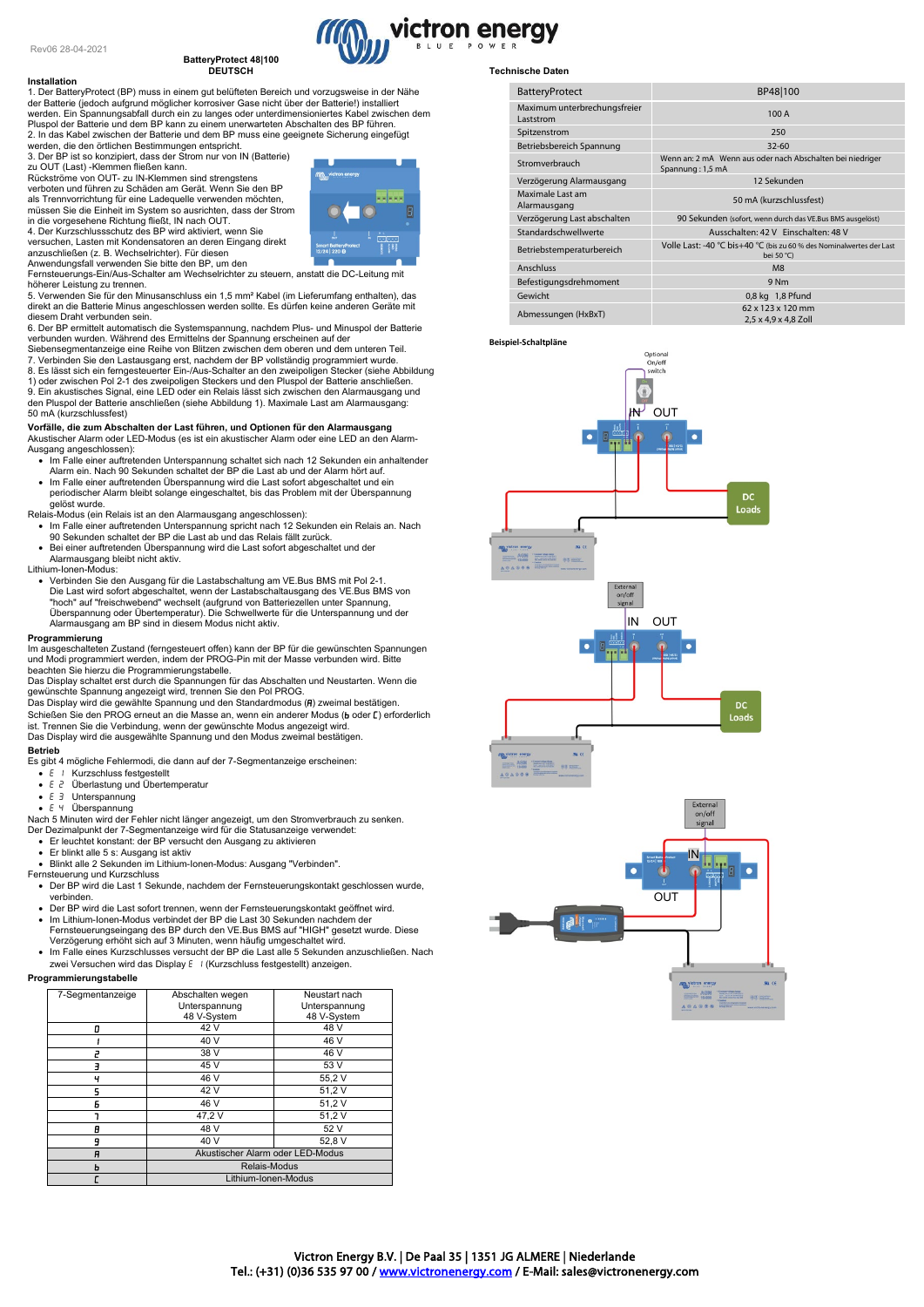



Anschlussplan des BP 48|100

![](_page_13_Figure_4.jpeg)

Nummerierung der Anschlusspins

Abbildung 1: Anschlusspläne und Pin-Nummerierung

![](_page_13_Figure_7.jpeg)

![](_page_13_Figure_8.jpeg)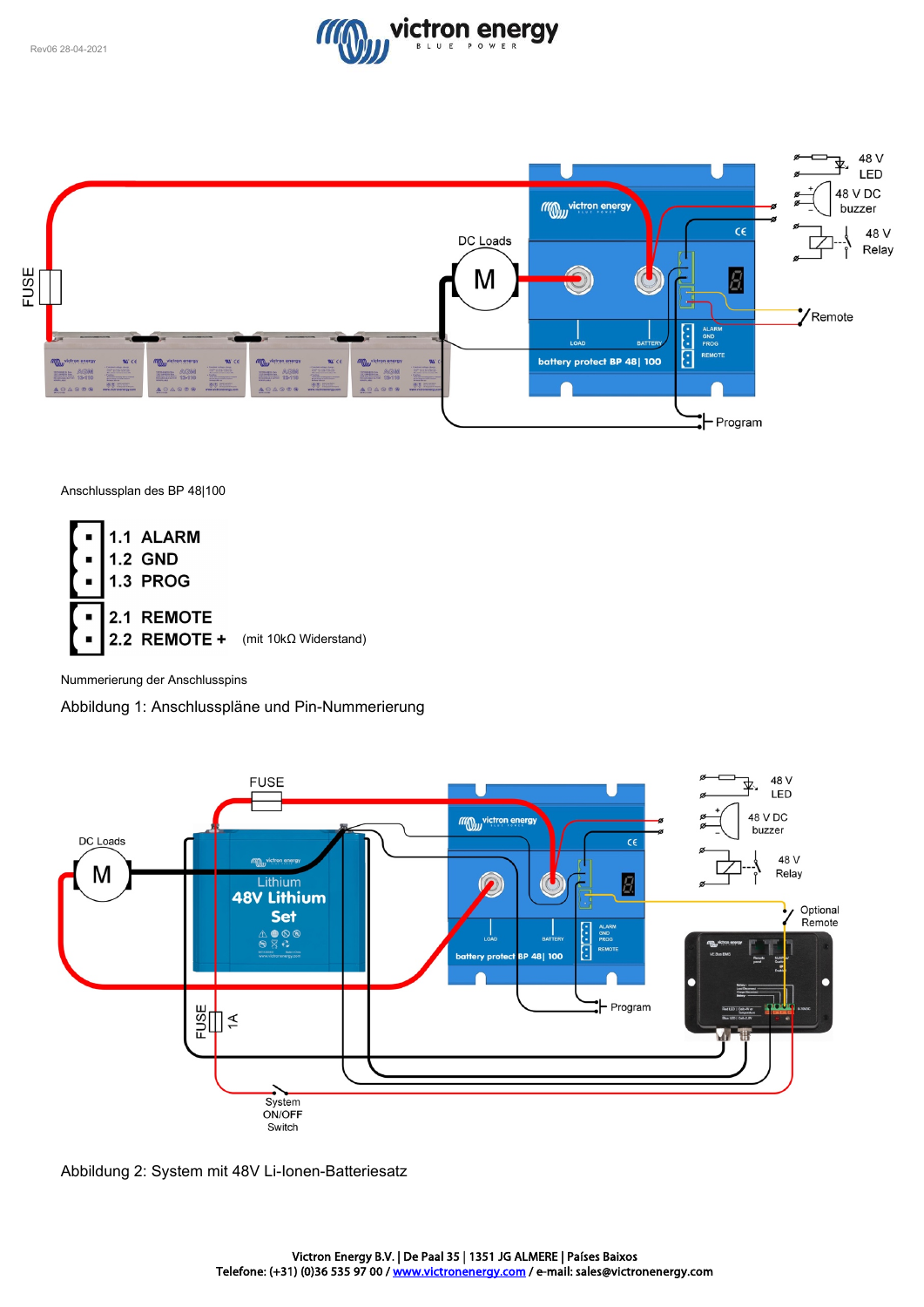![](_page_14_Picture_1.jpeg)

# **ANHANG**

# **Fehlercodes**

#### **E1: Kurzschluss**

Der Kurzschlussschutz wird im Fall eines Kurzschlusses, einer Überlastbedingung und eines übermäßigen Einschaltstroms aktiviert - z. B. beim Versuch, einen Wechselrichter direkt zu speisen.

- 1- Anlage auf eine potenzielle Kurzschlussbedingung überprüfen
- 2- Bestätigen, dass die Laststromaufnahme den BP-Strom-Nennwert nicht überschreitet
- 3- BP zur Steuerung des Fern-Ein-/Ausschalters bei Lasten mit hohen Einschaltströmen verwenden, anstatt die Gleichstromversorgung direkt ein- und auszuschalten.
- 4- Anlage auf lose/hochohmige Verbindungen überprüfen, und sicherstellen, dass in der Installation eine geeignete Messgeräteverkabelung verwendet wird.

# **E2: Übertemperatur**

Der Übertemperaturschutz wird bei einer zu hohen Innentemperatur aktiviert.

- 1- Bestätigen, dass die Laststromaufnahme den BP-Strom-Nennwert nicht überschreitet
- 2- Anlage auf lose/hochohmige Verbindungen überprüfen, und sicherstellen, dass in der Installation eine geeignete Messgeräteverkabelung verwendet wird.
- 3- BP-Einheit nicht an einem Ort installieren, der hohen Temperaturen oder Strahlungswärme ausgesetzt ist BP-Einheit an eine kühlere Stelle verlegen, oder für zusätzliche aktive Kühlung sorgen.

#### **E3: Unterspannung**

Der Unterspannungsschutz wird aktiviert, wenn die Eingangsspannung 90 Sekunden lang unter die gewählte Unterspannungsgrenze fällt.

- 1- Lasten ausschalten/abtrennen und die Batterie wieder aufladen
- 2- Ladesystem und Batterie auf einwandfreien Betrieb überprüfen

#### **E4: Überspannung**

Der Überspannungsschutz wird aktiviert, wenn die Eingangsspannung 64 V übersteigt

- 1- Konfiguration aller Ladegeräte im System bestätigen insbesondere die Einstellungen der Systemspannung und der Ladespannung
- 2- Ladesystem auf einwandfreien Betrieb überprüfen
- 3- Bestätigen, dass die BP-Systemspannung richtig konfiguriert ist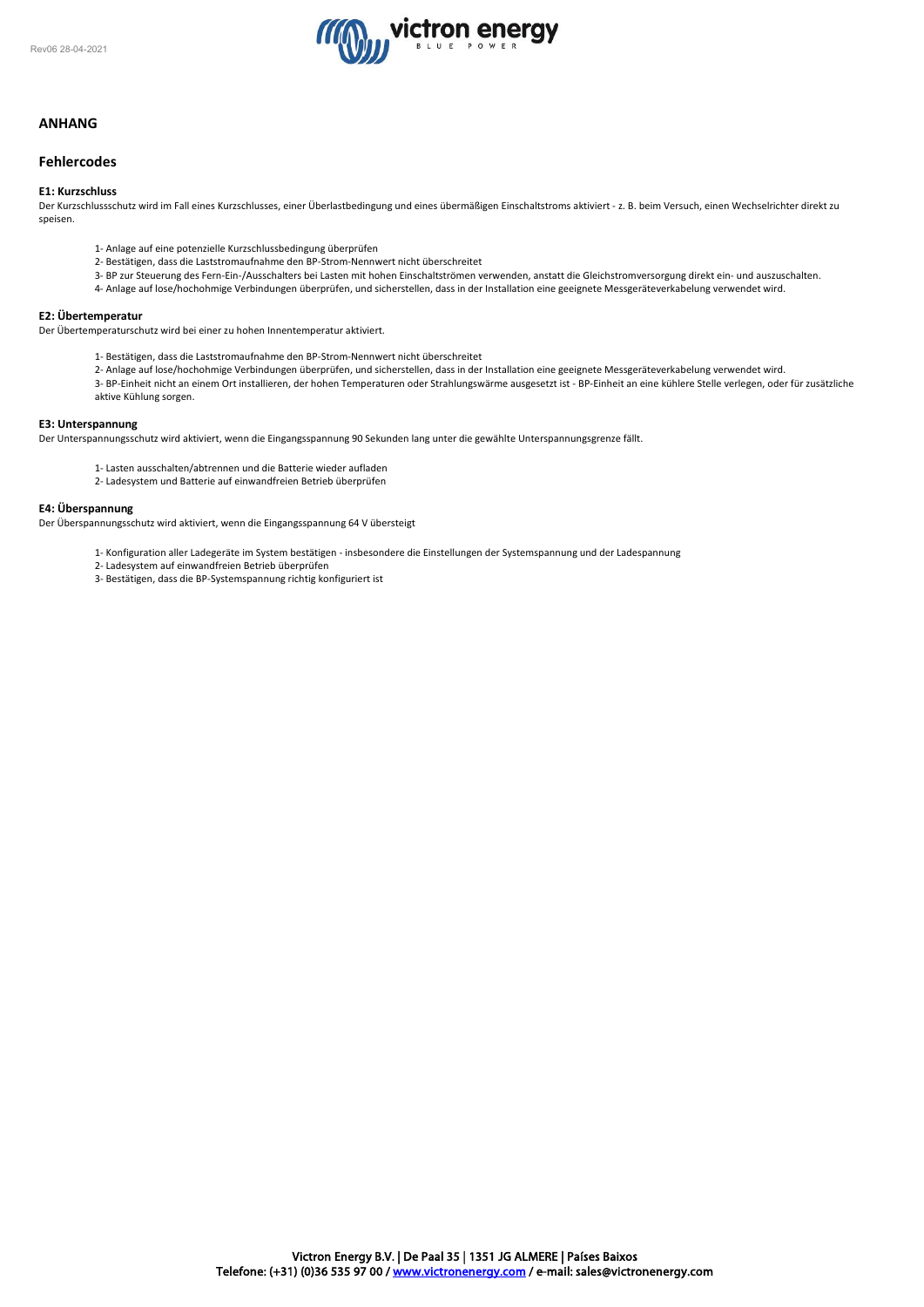# **BatteryProtect 48|100 PORTUGUÊS**

#### **Instalação**

1. Instale o protetor BatteryProtect (BP) num local bem ventilado e próximo da bateria (máx. 50 cm), mas não sobre a mesma, por causa dos eventuais gases corrosivos! A queda de tensão provocada por um cabo demasiado comprido ou subdimensionado entre a bateria e o BP pode

provocar um corte inesperado do dispositivo. 2. Instale um fusível com a dimensão adequada no cabo que liga a bateria ao BP, em

conformidade com os regulamentos locais. 3. O protetor BP foi projetado para permitir o fluxo de corrente apenas dos terminais IN (bateria) para OUT (carga). As correntes inversas dos terminais OUT para IN são

estritamente proibidas e danificarão o dispositivo. Se quiser usar o BP como uma desconexão para a fonte de carga, deve orientar a unidade no sistema de modo que a corrente flua na direção pretendida, IN para OUT. 4. A proteção de curto-circuito do BP será ativada se tentar

Ā et<br>H

conectar cargas diretamente cargas com condensadores na entrada (p. ex., inversores). Para esta utilização, inclua o BP para controlar o botão ligar/desligar

remoto no inversor, em vez de desligar a linha CC de potência superior.<br>5. Utilize um cabo de 1,5 mm² (incluído) na ligação negativa, que deve ligar diretamente ao polo<br>negativo da bateria. Não deve ligar o cabo a outro eq

bateria. Durante a deteção de tensão, o visor de sete segmentos indica uma série de<br>intermitências entre a parte superior e inferior.<br>7. Não ligue a saída de carga enquanto o BP não estiver completamente programado.

8. Pode ligar um interruptor de ligar/desligar remoto ao conector de dois polos (consultar Figura 1) ou entre o pino 2-1 do conector de dois polos e o polo positivo da bateria.

9. Pode ligar uma campainha, um LED ou um relé entre a saída de alarme e o polo positivo da bateria (consultar Figura 1). Carga máxima na saída de alarme: 50 mA (à prova de curto-circuito).

# **Eventos de corte da carga e opções da saída de alarme** Modo campainha ou LED (ligados na saída de alarme):

• Em caso de subtensão: decorridos 12 s, é ativado um alarme contínuo. O BP desliga a carga passados 90 s e o alarme para.

• Em caso de sobretensão, a carga é desligada automaticamente e o alarme intermitente continua ativo enquanto o problema não for solucionado. Modo relé (ligado na saída do alarme):

• Em caso de subtensão, decorrido 12 s, é engatado um relé. O BP desliga a carga passados 90 s e o relé é desengatado.

• Em caso de sobretensão, a carga é desligada automaticamente imediatamente e a saída do alarme continua inativa. Modo Li-ion

• Ligue a saída de corte da carga do VE.BUS BMS ao pino 2-1. A carga é desligada automaticamente quando a saída de corte da carga do VE.Bus BMS muda de "Alto" para "Lenta" (devido a subtensão, sobretensão ou sobreaquecimento da bateria). O limiar de subtensão e a saída de alarme do BP estão desativados neste modo.

#### **Programação**

Quando estiver desligado (remoto aberto), o BP pode ser programado com os modos e as tensões pretendidas conectando o pino PROG a terra. Consulte a tabela de programação. O visor indica primeiro o corte e o reinício das tensões. Desligue o pino PROG quando visualizar a tensão pretendida.

O visor confirma a tensão selecionada e o modo predefinido (R) duas vezes.

Ligue o pino PROG a terra se precisar de outro modo (**b** ou **[**) . Desligue quando visualizar o<br>modo selecionado. O visor confirma a tensão selecionada e o modo duas vezes.

# **Funcionamento**

O visor de sete segmentos indica quatro modos de erro possíveis:

- $\bullet$  E  $\overrightarrow{c}$  Curto-circuito detetado
- $E \nvert P$  Sobrecarga ou sobreaquecimento
- E 3 Subtensão
- E 4 Sobretensão
- O visor deixa de indicar o erro decorridos 5 min para reduzir o consumo de corrente. O ponto decimal do visor de sete segmentos indica o estado:
- Fixo: o BP tenta ativar a saída.
- Pisca a cada 5 s: a saída está ativa.
- 
- Pisca a cada 2 s no modo Li-ion: saída a ligar. Controlo remoto e curto-circuito
	- O BP liga a carga 1 s depois de fechar o contacto remoto.
	- O BP desliga a carga imediatamente quando o contacto remoto está aberto. No modo Li-ion o BP liga a carga 30 s depois de o VE.Bus BMS ativar a entrada remota do BP. Este atraso aumenta para 3 min com conexões frequentes.
	- Em caso de curto-circuito, o BP tenta ligar a carga a cada 5 s. O ecrã indica (curto-

circuito detetado) depois de duas tentativas.

#### **Tabela de programação**

| Visor de sete<br>segmentos | Corte por subtensão<br>Sistema 48 V | Reinício por subtensão<br>Sistema 48 V |
|----------------------------|-------------------------------------|----------------------------------------|
| D                          | 42 V                                | 48 V                                   |
|                            | 40 V                                | 46 V                                   |
|                            | 38 V                                | 46 V                                   |
|                            | 45 V                                | 53 V                                   |
| ч                          | 46 V                                | 55,2V                                  |
| ς                          | 42 V                                | 51,2V                                  |
| Б                          | 46 V                                | 51,2V                                  |
|                            | 47,2V                               | 51,2V                                  |
| Β                          | 48 V                                | 52 V                                   |
| 9                          | 40 V                                | 52,8 V                                 |
| R                          | Modo de campainha ou LED            |                                        |
| ь                          | Modo de relé                        |                                        |
|                            | Modo Li-ion                         |                                        |

![](_page_15_Figure_42.jpeg)

| Protetor de Bateria                     | BP48 100                                                         |  |
|-----------------------------------------|------------------------------------------------------------------|--|
| Corrente de carga cont. máxima          | 100 A                                                            |  |
| Corrente de pico                        | 250                                                              |  |
| Intervalo de tensão de<br>funcionamento | $32 - 60$                                                        |  |
| Consumo de corrente                     | Ligado: 2 mA Desligado ou corte por baixa tensão: 1,5 mA         |  |
| Atraso de saída do alarme               | 12 <sub>s</sub>                                                  |  |
| Carga máxima na saída de<br>alarme      | 50 mA (à prova de curto-circuito)                                |  |
| Atraso de desconexão da carga           | 90 s (imediato com ativação por VE.Bus BMS)                      |  |
| Limiares por defeito                    | Desativação: 42 V Ativação: 48 V                                 |  |
| Temperatura de funcionamento            | Carga total: -40 °C a +40 °C (até 60 % de carga nominal a 50 °C) |  |
| Ligação                                 | M8                                                               |  |
| Torque de montagem                      | 9 Nm                                                             |  |
| Peso                                    | 0,8 kg 1,8 lb                                                    |  |
| Dimensões (al x la x pr em mm)          | 62 mm x 123 mm x 120 mm<br>2,5 in x 4,9 in x 4,8 in              |  |

**Esquema de ligações exemplificativo**

![](_page_15_Figure_45.jpeg)

![](_page_15_Figure_46.jpeg)

victron energy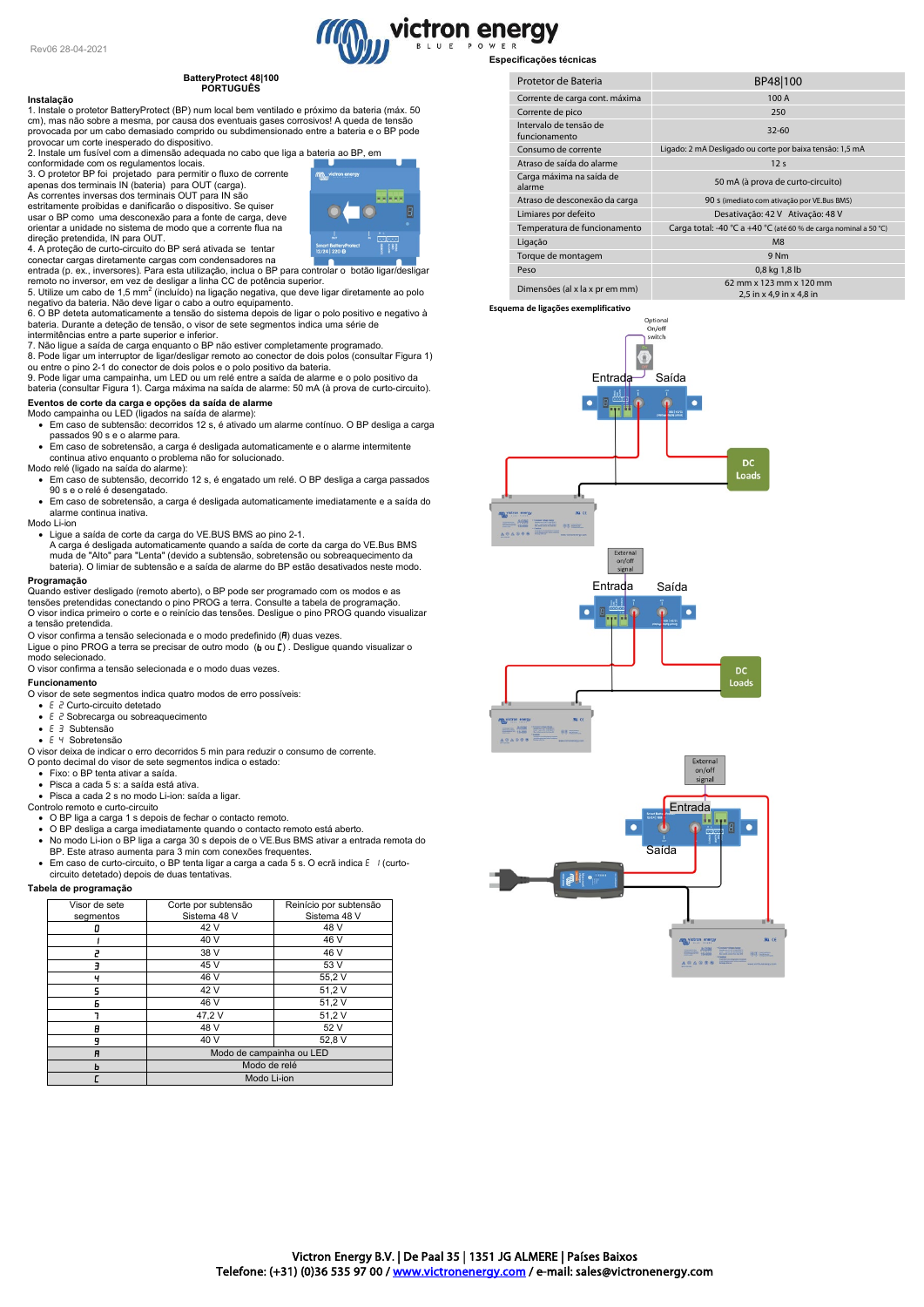![](_page_16_Picture_1.jpeg)

![](_page_16_Figure_2.jpeg)

Esquema de ligações de BP 48| 100

![](_page_16_Figure_4.jpeg)

Numeração de pinos e conectores

Figura 1: Esquema de ligações e numeração de pinos

![](_page_16_Figure_7.jpeg)

![](_page_16_Figure_8.jpeg)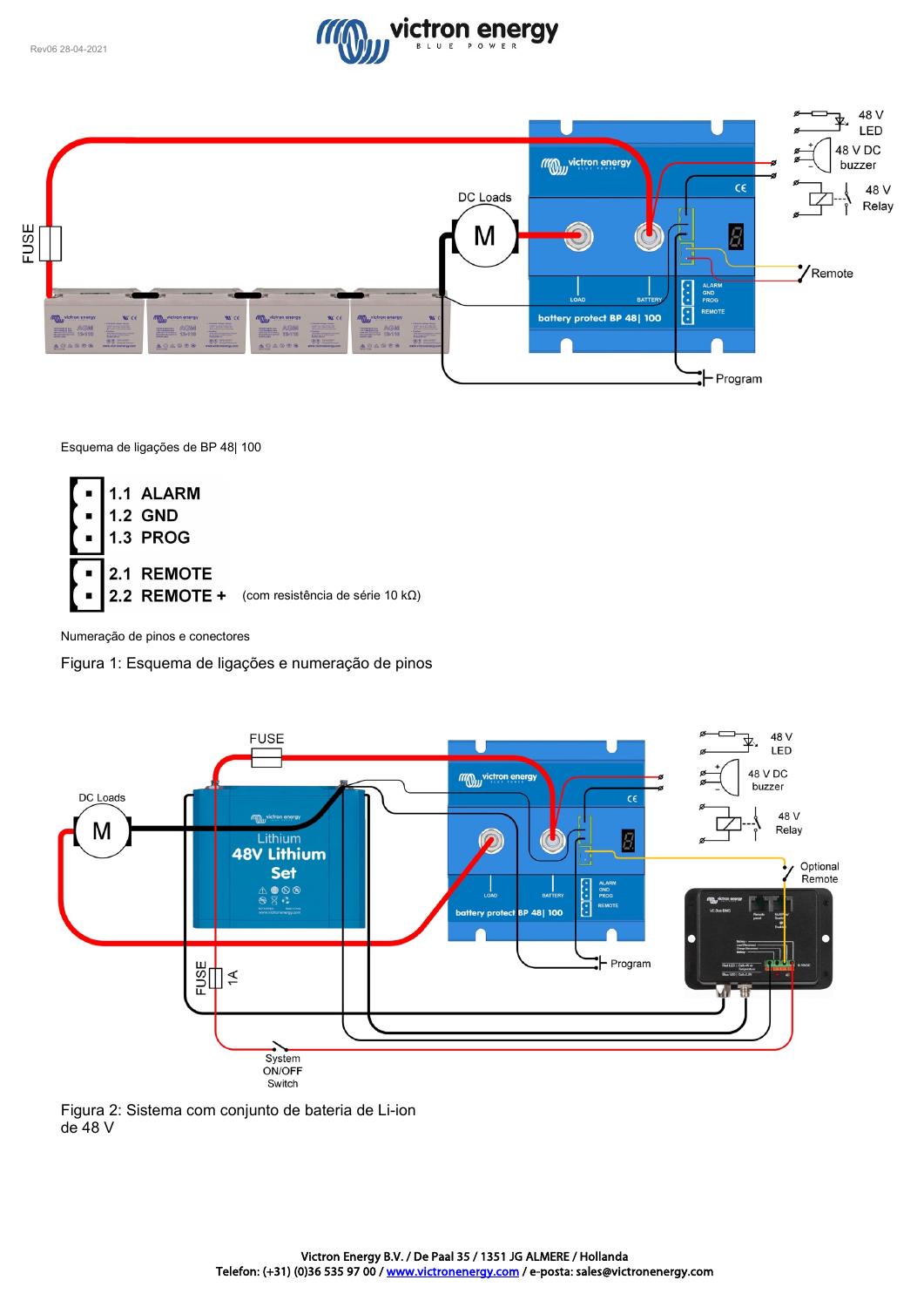![](_page_17_Picture_1.jpeg)

# **APÊNDICE**

# **Códigos de Erro**

### **E1: Curto-circuito**

A proteção de curto-circuito é ativada na eventualidade de um curto-circuito, de uma condição de sobrecarga ou de uma corrente de irrupção excessiva, como ocorre ao tentar alimentar diretamente um inversor

- 1 Verifique se existe uma condição de curto-circuito potencial
- 2 Confirme que o consumo da corrente de carga não supera a corrente nominal do BP
- 3 Utilize o BP para controlar o interruptor de ligar / desligar remoto com correntes de irrupção elevadas, em vez da alimentação direta / desconexão da fonte de alimentação

4- Comprove a existência de ligações soltas / elevada resistência e certifique-se de que utiliza uma cablagem com o calibre correto na instalação

# **E2: Sobreaquecimento**

A proteção de sobreaquecimento é ativada em caso de temperatura interna excessiva

- 1 Confirme que o consumo da corrente de carga não supera a corrente nominal do BP
- 2 Inspecione a existência de ligações soltas / elevada resistência e certifique-se de que utiliza uma cablagem com o calibre correto na instalação
- 3 Não instale a unidade BP num local exposto a elevada temperatura ou calor radiante; reposicione o BP num local mais fresco ou disponibilize um mais arrefecimento ativo

### **E3: Subtensão**

A proteção de subtensão é ativada se a tensão de entrada for inferior ao limite de subtensão selecionado durante 90 s

- 1 Desligue / desconecte as cargas e recarregue a bateria
- 2 Comprove o bom funcionamento do sistema de carregamento e da bateria

#### **E4: Sobretensão**

A proteção de sobretensão é ativada no caso de a tensão de entrada superar 64 V

- 1 Confirme a configuração de todos os dispositivos de carregamento no sistema, em particular as definições da tensão do sistema e da tensão de carregamento
- 2 Comprove o bom funcionamento do sistema de carregamento
- 3 Confirme que a tensão do sistema BP é correta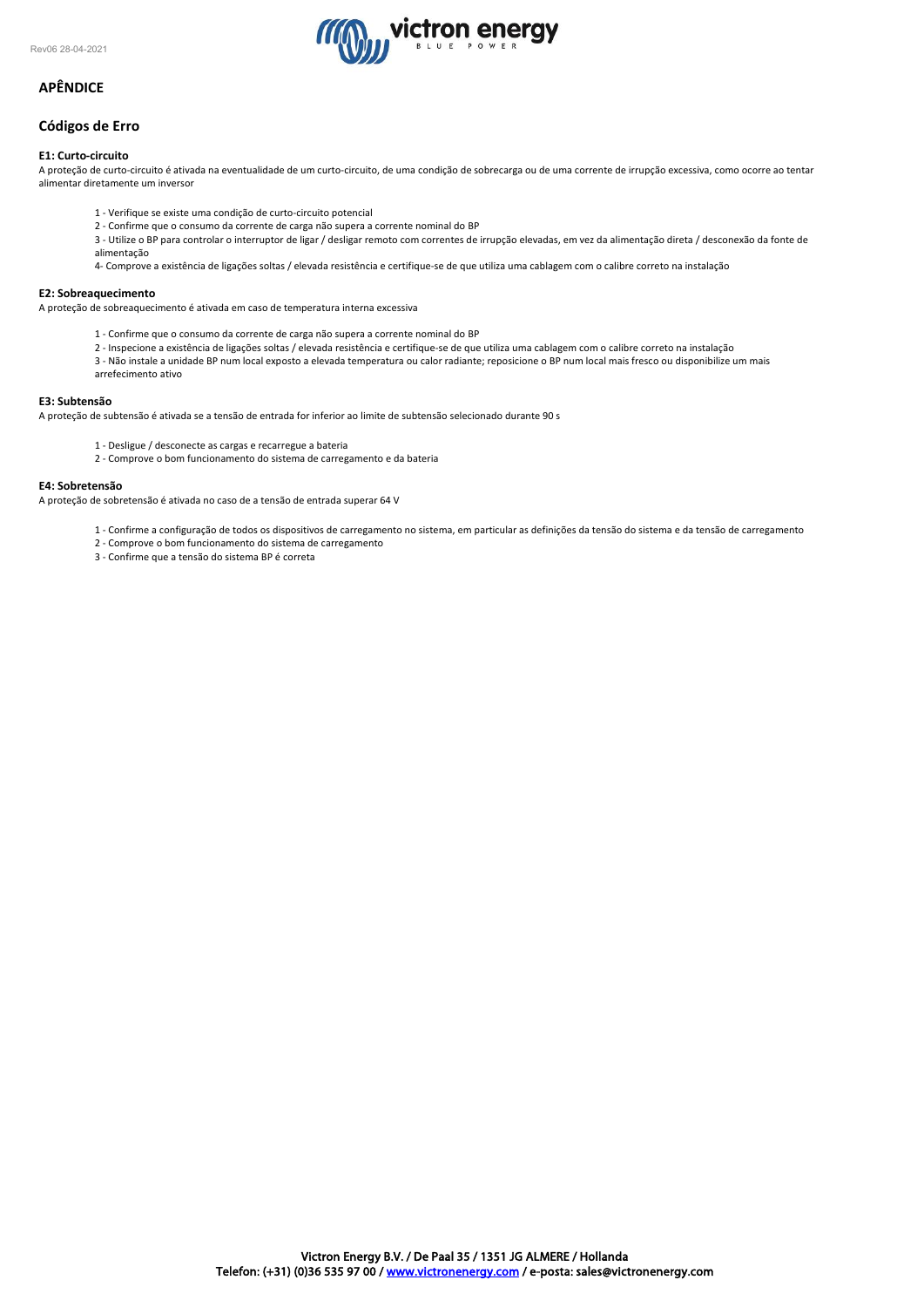# **BatteryProtect 48|100 ESPAÑOL**

**Instalación** 1. El BatteryProtect (BP) deberá instalarse en una zona bien ventilada y preferiblemente cerca de la batería (50 cm como máximo), ¡pero no sobre ella, para evitar los posibles gases corrosivos que desprende! La caída de tensión sobre un cable largo o de un tamaño inferior al adecuado entre el positivo de la batería y el BP puede dar lugar a una desconexión inesperada del BP. 2. Debe insertarse un fusible de tamaño apropiado, de acuerdo con las normativas locales, en el cable entre la batería y el BP.

3. El BP está diseñado para que la corriente fluya sólo desde el terminal IN (batería) hasta el terminal OUT (carga). Las corrientes inversas que fluyan desde el terminal OUT hasta

el terminal IN están estrictamente prohibidas, ya que dañarán el dispositivo. Si quiere utilizar el BP como desconexión para una fuente de carga, deberá orientar la unidad en el sistema de forma que la corriente fluya en la dirección deseada, IN hacia OUT.

4. La protección contra cortocircuitos del BP se desactivará si intenta conectar directamente cargas con condensadores en sus entradas (p.ej. inversores). Para este tipo de uso, utilice el BP

para controlar el interruptor On/Off remoto en el inversor, en vez de desconectar el cable de alimentación CC más alto.

5. Utilice un cable de 1,5 mm² (incluido) para la conexión negativa, que debe estar conectado directamente al negativo de la batería. No deberá conectar ningún otro dispositivo a este cable. 6. El BP detectará automáticamente la tensión del sistema tras la conexión del positivo y negativo a la batería. Durante la detección de la tensión, la pantalla de 7 segmentos muestra una serie de

parpadeos entre la parte superior y la inferior. 7. No conecte la salida de la carga hasta que el BP esté completamente programado. 8. Puede conectarse un interruptor remoto on-off al conector bifásico (ver figura 1) o entre el pin 2- 1 del conector bifásico y el positivo de la batería.

9. Puede conectarse una señal acústica, LED o relé entre la salida de alarma y el positivo de la<br>batería (ver figura 1). Carga máxima sobre la salida de alarma: 50 mA (a prueba de cortocircuitos).

#### **Eventos de desconexión de carga y opciones de salida de alarma**

- Modo se señal acústica o LED (señal acústica o LED conectado a la salida de alarma): • En caso de subtensión, se iniciará una alarma continua después de 12 segundos. El BP desconectará la carga tras 90 segundos y la alarma se detendrá.
- En caso de sobretensión, la carga se desconectará inmediatamente y permanecerá encendida una alarma intermitente hasta que se haya corregido el problema de sobretensión.

Modo relé (relé conectado a la salida de alarma):

- En caso de subtensión, el relé se conectará después de 12 segundos. El BP desconectará la carga tras 90 segundos y el relé se desconectará.
- En caso de sobretensión, la carga se desconectará inmediatamente y la salida de alarma permanecerá inactiva. Modo Li-Ion
- 
- Conectar la salida de carga por baja tensión del BMS del VE.Bus al pin 2-1.<br>La carga se desconecta inmediatamente cuando la salida de desconexión de carga por baja<br>tensión del BMS del VE.Bus conmuta de «high» (alto) a « subtensión, sobretensión o exceso de temperatura de las celdas de la batería). Los umbrales de subtensión y de salida de alarma del BP están inactivos en este modo.

# **Programación**

Cuando está apagado (con el remoto abierto), El BP puede programarse para las tensiones y modos deseados conectando el pin PROG a la toma de tierra. Consulte la tabla de programación. La pantalla se saltará la desconexión y reiniciará las tensiones. Desconecte el pin PROG cuando se muestre la tensión deseada.

La pantalla confirmará la tensión elegida y el modo por defecto  $(H)$  dos veces.

Vuelva a conectar el pin PROG a la toma de tierra si otro modo  $(b \circ c)$  fuese necesario.

Desconectar cuando se muestre el modo requerido. La pantalla confirmará la tensión elegida y el modo en dos ocasiones.

#### **Funcionamiento**

Existen 4 posibles modos de error, que se indican en la pantalla de 7 segmentos:

- E I Detección de cortocircuito
- $\bullet$   $E$   $\geq$  Sobrecarga o exceso de temperatura
- $\bullet$   $\in$   $\exists$  Subtensión
- E 4 Sobretensión

Pasados 5 minutos, el error ya no se muestra para reducir el consumo de corriente. El punto decimal de la pantalla de 7 segmentos se utiliza para la indicación del estado:

• Encendido fijo: el BP intenta activar la salida

- Parpadeo cada 5 s: la salida está activa
- Parpadeo cada 2 s en el modo Li-ion: «connecting» (conectando) la salida
- Control remoto y cortocircuito
- El BP conectará la carga 1 segundo después de cerrar el contacto remoto.
- ∙ El BP desconectará la carga inmediatamente cuando se abra el contacto remoto.<br>∙ Cuando se encuentre en modo Li-ion, el BP conectará la carga 30 segundos después de que<br>≀ la entrada remota del BP esté en el nivel alto m
- incrementa a 3 minutos en caso de conmutación frecuente. • En caso de cortocircuito, el BP intentará conectar la carga cada 5 segundos. Tras dos intentos, la pantalla mostrará E | (detección de cortocircuito).
- 

# **Tabla de programación**

| Pantalla de | Subtensión de desconexión    | Reinicio de subtensión |
|-------------|------------------------------|------------------------|
| 7 segmentos | Sistema de 48 V.             | Sistema de 48 V.       |
|             |                              |                        |
| п           | 42 V                         | 48 V                   |
|             | 40 V                         | 46 V                   |
|             | 38 V                         | 46 V                   |
| ₹           | 45 V                         | 53 V                   |
| ч           | 46 V                         | 55,2V                  |
| 5           | 42 V                         | 51,2V                  |
| Б           | 46 V                         | 51,2V                  |
|             | 47,2V                        | 51,2V                  |
| 8           | 48 V                         | 52 V                   |
| 9           | 40 V                         | 52.8 V                 |
| A           | Modo de señal acústica o LED |                        |
| ь           | Relay mode (Modo relé)       |                        |
|             | Modo Li-Ion                  |                        |
|             |                              |                        |

# **Especificaciones**

victron energy

| <b>BatteryProtect</b>                   | BP48 100                                                                             |  |
|-----------------------------------------|--------------------------------------------------------------------------------------|--|
| Corriente de carga cont. máxima         | 100 A                                                                                |  |
| Pico de corriente                       | 250                                                                                  |  |
| Rango de tensión de trabajo             | $32 - 60$                                                                            |  |
| Consumo de corriente                    | Encendido: 2 mA Apagado o desconectado por baja tensión: 1,5<br>mA                   |  |
| Retardo de salida de alarma             | 12 segundos                                                                          |  |
| Carga máx. sobre la salida de<br>alarma | 50 mA (a prueba de cortocircuitos)                                                   |  |
| Retardo de desconexión de la<br>carga   | 90 segundos (inmediato si se activa mediante el BMS del VE.Bus)                      |  |
| Umbrales por defecto                    | Desconexión: 42 V Conexión: 48 V                                                     |  |
| Rango de temperatura de<br>trabajo      | Carga completa: -40 °C a +40 °C (hasta el 60 % de carga nominal a<br>$50^{\circ}$ C) |  |
| Conexión                                | M8                                                                                   |  |
| Par de montaje                          | 9 Nm                                                                                 |  |
| Peso                                    | 0,8 kg. 1,8 lbs                                                                      |  |
| Dimensiones (al x an x p)               | 62 x 123 x 120 mm<br>$2.5 \times 4.9 \times 4.8$ pulgadas                            |  |

#### **Ejemplos de diagramas de cableado**

![](_page_18_Figure_43.jpeg)

![](_page_18_Figure_44.jpeg)

![](_page_18_Picture_46.jpeg)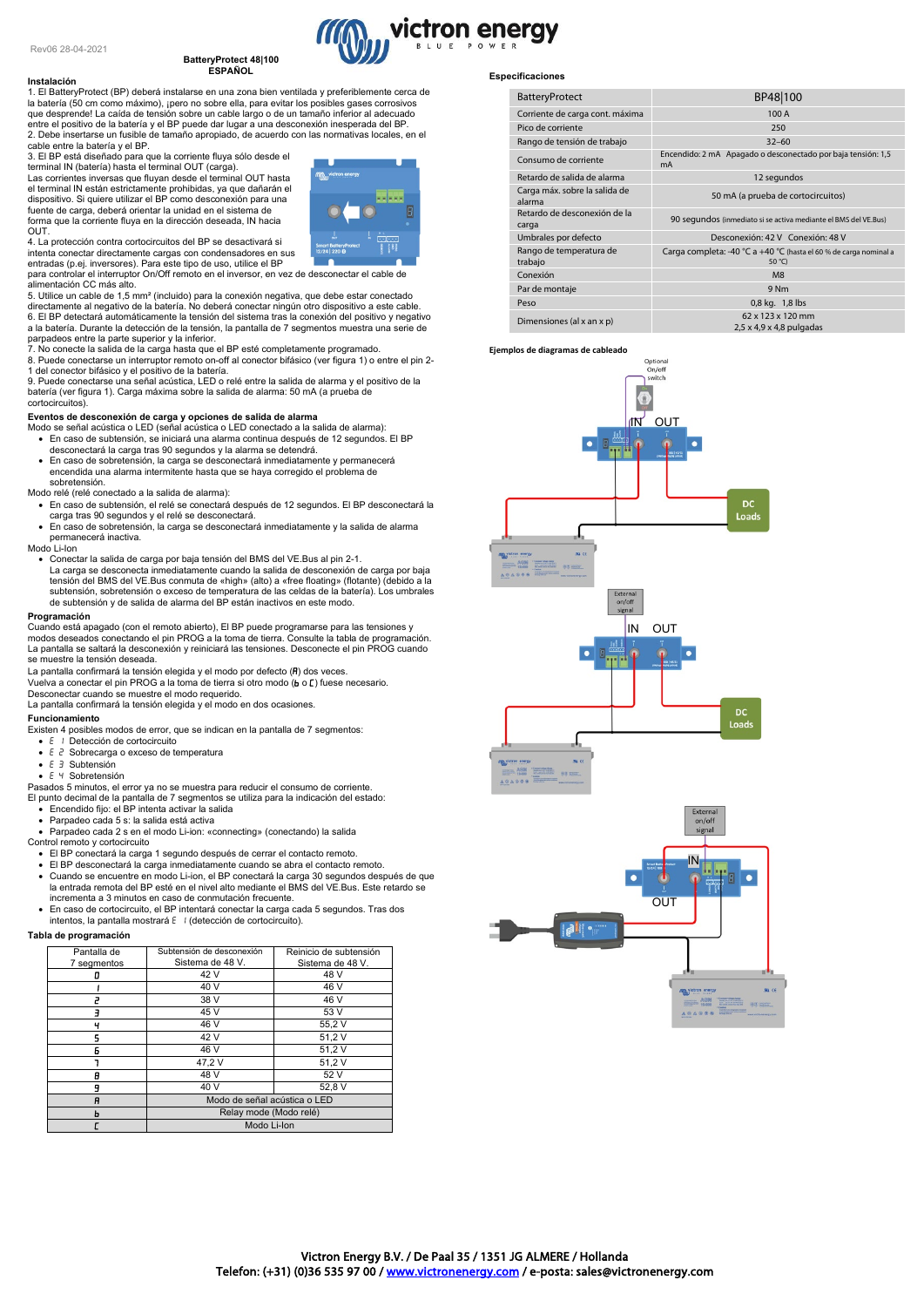![](_page_19_Picture_1.jpeg)

![](_page_19_Figure_2.jpeg)

Diagrama de conexión del SBP 48|100

![](_page_19_Figure_4.jpeg)

Numeración de conectores pin

Figura 1: Diagramas de conexión y numeración de pines

![](_page_19_Figure_7.jpeg)

Figura 2: Sistema con juego de baterías de Li-ion de 48V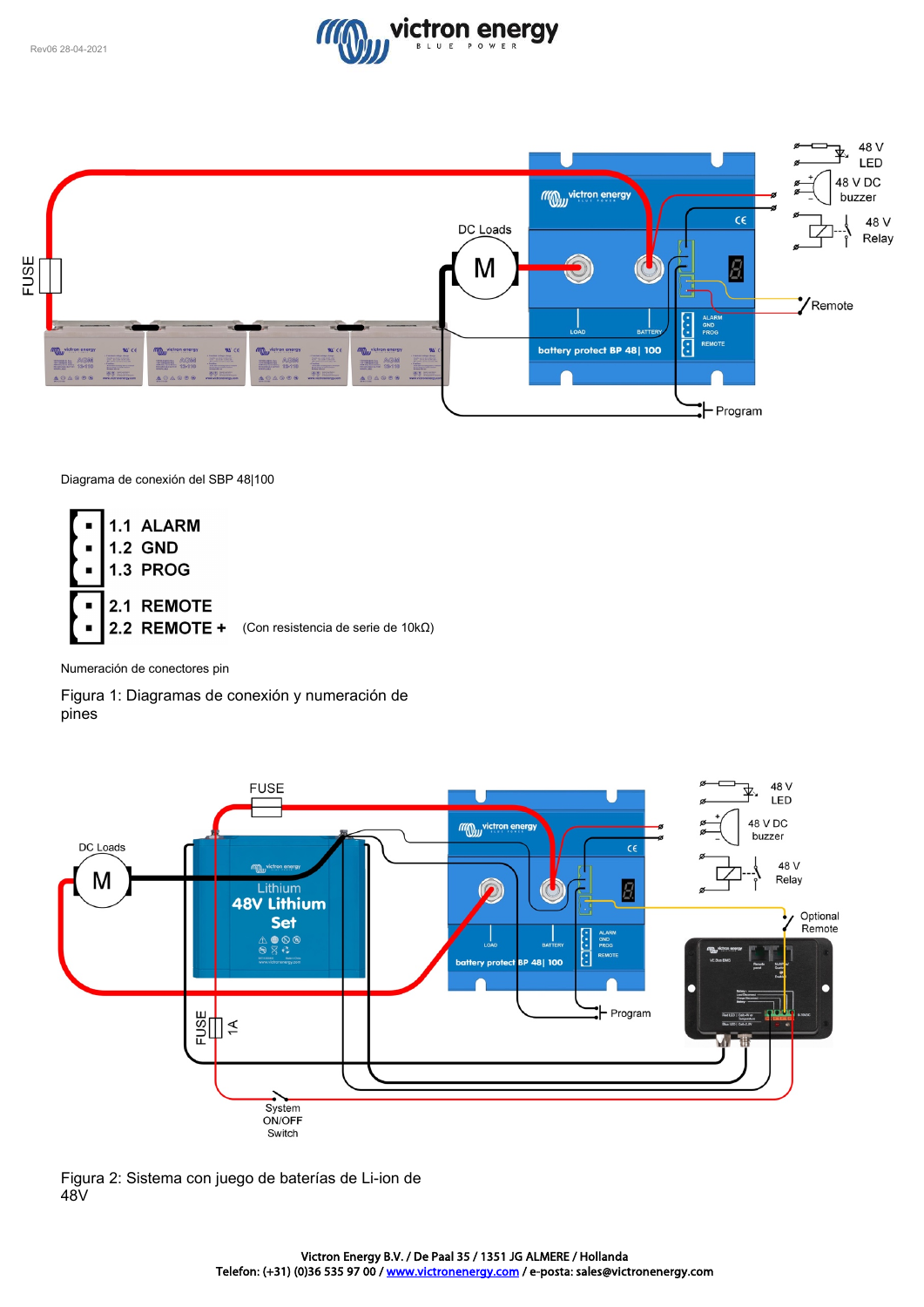![](_page_20_Picture_1.jpeg)

# **APÉNDICE**

# **Códigos de error**

### **E1: Cortocircuito**

La protección contra cortocircuitos se activa en caso de cortocircuito, sobrecarga o corriente de irrupción excesiva - como cuando se intenta encender directamente un inversor

- 1- Compruebe si hay una posible condición de cortocircuito
- 2- Confirme que la extracción de corriente de carga no supera el valor nominal de la corriente del BP
- 3- Use el BP para controlar el interruptor remoto on/off en cargas con altas corrientes de irrupción, en vez de encender/desconectar directamente la alimentación CC 4- Revise si hay conexiones sueltas/con alta resistencia y compruebe que la instalación cuenta con cableado del calibre adecuado

# **E2: Sobretemperatura**

La protección contra sobretemperatura se activa en el caso de que la temperatura interna sea excesiva

- 1- Confirme que la extracción de corriente de carga no supera el valor nominal de la corriente del BP
- 2- Revise si hay conexiones sueltas/con alta resistencia y compruebe que la instalación cuenta con cableado del calibre adecuado
- 3- No instale la unidad BP en un lugar expuesto a altas temperaturas o calor radiante, mueva el BP a un lugar más fresco o proporcione refrigeración activa adicional

#### **E3: Tensión baja**

La protección contra la tensión baja se activa cuando la tensión de entrada cae durante 90 segundos por debajo del límite de tensión inferior seleccionado

- 1- Apague/desconecte las cargas y recargue la batería
- 2- Compruebe que el sistema de carga y la batería funcionan correctamente

#### **E4: Tensión alta**

La protección frente a la tensión alta se activa en el caso de que la tensión de entrada supere los 64 V

- 1- Confirme la configuración de todos los dispositivos de carga del sistema, en particular los ajustes de tensión del sistema y tensión de carga
- 2- Compruebe que el sistema de carga funciona correctamente
- 3- Compruebe que la configuración de la tensión del sistema BP es correcta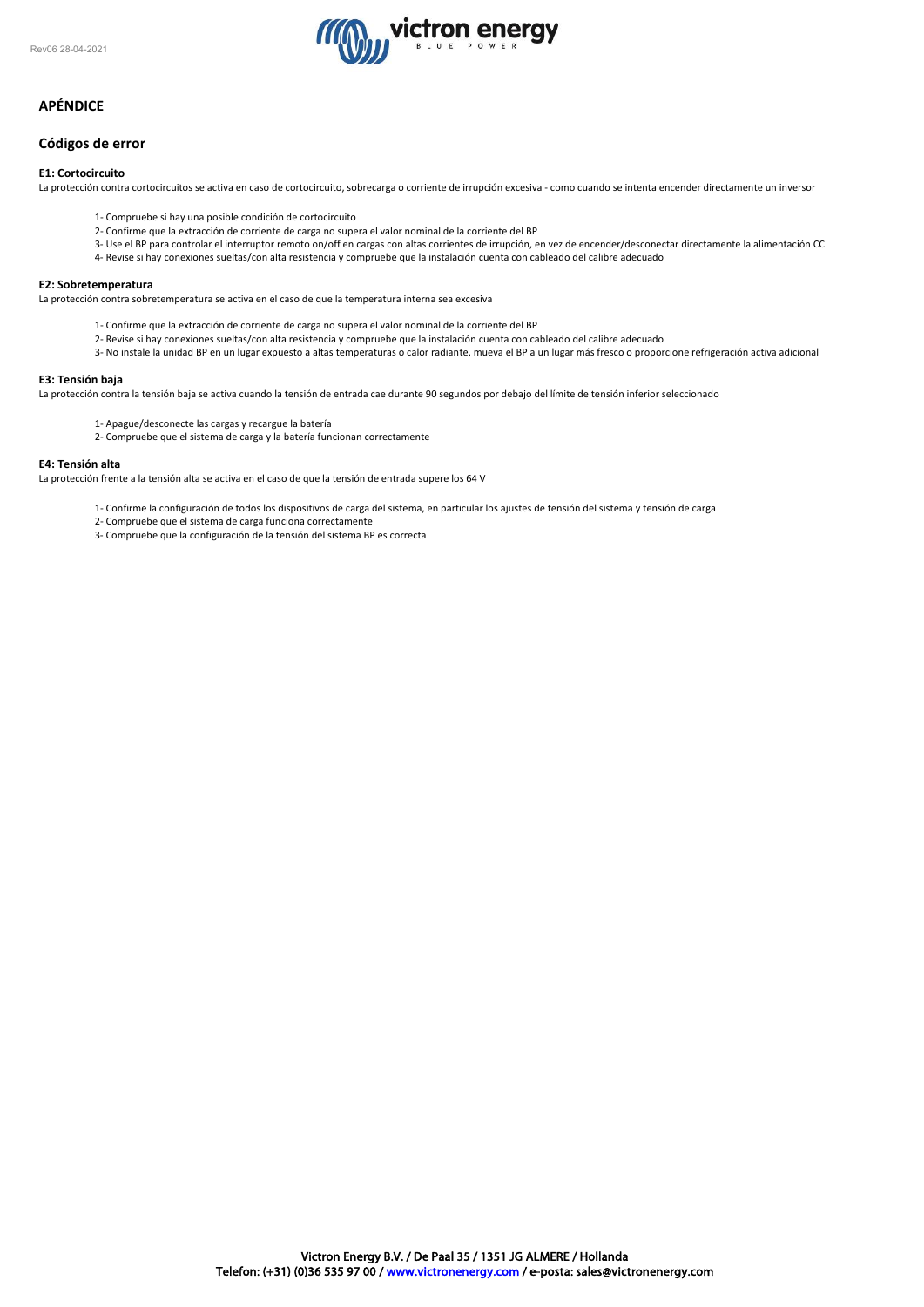#### **BatteryProtect 48|100 ITALIANO**

![](_page_21_Picture_2.jpeg)

**Installazione**<br>1. Il BatteryProtect (BP) deve essere installato in luogo ben ventilato e il più possibile vicino alle<br>batterie (max 50 cm, ma non installare al di sopra della batteria, per via del possibile sviluppo di<br>ga

e il BP può risultare in un spegnimento imprevisto del BP. 2. Occorre inserire un fusibile della giusta dimensione, in base alle normative locali, nel cavo fra la batteria e il BP.

3. Il BP è progettato per consentire alla corrente di scorrere solamente dal morsetto IN (batteria) al morsetto OUT (carico). Le correnti inverse, dal morsetto OUT al morsetto IN, sono severamente proibite, giacché danneggiano il dispositivo. Se si vuole usare il BP come disconnessione per una fonte di carico, si deve orientare l'unità nel sistema, in modo che la corrente

scorra nella direzione prevista, da IN a OUT. 4. La protezione contro cortocircuito del BP si attiverà se si tenta di collegare direttamente carichi con condensatori alla loro entrata (ad es., inverter). In questo caso, si prega di utilizzare il BP per controllare l'interruttore on/ off remoto dell'inverter,

![](_page_21_Figure_8.jpeg)

5. Usare un cavo di 1,5mm² (incluso) per la connessione del meno, che dovrebbe essere collegato direttamente al meno della batteria. Non collegare altre apparecchiature a questo cavo. 6. Il BP rileverà automaticamente la tensione di sistema dopo la connessione del più e del meno alla batteria. Durante il rilevamento di tensione, il display a 7 segmenti visualizza una serie di

#### lampeggiamenti nella parte superiore e inferiore.

7. Non collegare l'uscita del carico finché il BP non sia stato programmato completamente. 8. Un interruttore on-off remoto può essere collegato al connettore bipolare (vedere figura 1) o fra

il pin 2-1 del connettore bipolare e il più della batteria. 9. Un cicalino, LED o relè possono essere collegati fra l'emissione dell'allarme e il più della batteria (vedere figura 1). Carico max sull'emissione dell'allarme: 50 mA (resistente a corto circuito).

- **Eventi di scollegamento del carico e opzioni di emissione dell'allarme** Cicalino o modalità LED (cicalino o LED connessi all'emissione dell'allarme): • In caso di sottotensione, viene attivato un allarme continuo dopo 12 secondi. Il BP scollegherà il carico dopo 90 secondi e l'allarme si interromperà.
- In caso di sovra-tensione, il carico sarà scollegato immediatamente e un allarme intermittente rimarrà attivato finché il problema di sovratensione non sia stato corretto.
- Modalità relè (relè connesso all'emissione dell'allarme): • In caso di sottotensione, il relè verrà attivato dopo 12 secondi. Il BP scollegherà il carico dopo 90 secondi e il relè sarà disattivato.
- In caso di sovratensione, il carico sarà scollegato immediatamente e l'emissione dell'allarme rimarrà inattiva.

#### Modalità Li-ion:

- Collegare l'emissione di disconnessione del carico del VE.Bus BMS al pin 2-1.
- Il carico è scollegato immediatamente quando l'emissione di disconnessione del carico del VE.Bus BMS passa da "high" a "free floating" (a causa della sottotensione, sovratensione o sovratemperatura della cella della batteria). Le soglie di sottotensione e l'emissione dell'allarme del BP sono inattive in questa modalità.

#### **Programmazione**

Quando è spento (apertura remota), il BP può essere programmato per le tensioni e le modalità<br>desiderate collegando il pin PROG alla terra. Fare riferimento alla tabella di programmazione.<br>Il display passerà prima fra le t visualizzata la tensione desiderata.

- Il display confermerà la tensione scelta e la modalità predefinita  $(H)$  due volte.
- n archien.<br>Ricollegare PROG alla terra se è richiesta un'altra modalità (b o L). Scollegare quando è visualizzata la modalità richiesta.

Il display confermerà la tensione scelta e la modalità due volte.

#### **Funzionamento**

- Ci sono 4 possibili errori di modalità, indicati dal display a 7 segmenti:
- $\bullet$  **E** *I* Corto circuito individuato
- E P Sovraccarico o sovratemperatura
- $E = 3$  Sottotensione  $\bullet$   $\vdash$  4 Sovratensione
- 
- Trascorsi 5 minuti, l'errore non sarà più visualizzato per ridurre il consumo di corrente. Il punto decimale del display a 7 segmenti è usato per l'indicazione dello stato:
- Fisso: il BP cerca di attivare l'emissione
- Lampeggia ogni 5 secondi: l'emissione è attiva
- Lampeggia ogni 2 secondi in modalità Li-ion: emissione in "connessione" Controllo remoto e corto circuito
- 
- Il BP collegherà il carico 1 secondo dopo aver chiuso il contatto remoto.
- Il BP scollegherà il carico non appena il contatto remoto è aperto. Quando è in modalità Li-ion, il BP collegherà il carico 30 secondi dopo che l'ingresso remoto del BP è stato alzato dal VE.Bus BMS. Il ritardo aumenta a 3 minuti in caso di frequente alternanza.
- In caso di corto circuito, il BP cercherà di collegare il carico ogni 5 secondi Dopo due tentativi, il display visualizzerà E | (corto circuito rilevato).

#### **Tabella di programmazione**

| Display a 7<br>segmenti | Chiusura di sottotensione<br>Sistema 48 V | Riavvio in sottotensione<br>Sistema 48 V |
|-------------------------|-------------------------------------------|------------------------------------------|
|                         | 42 V                                      | 48 V                                     |
|                         | 40 V                                      | 46 V                                     |
|                         | 38 V                                      | 46 V                                     |
|                         | 45 V                                      | 53 V                                     |
| ч                       | 46 V                                      | 55,2V                                    |
|                         | 42 V                                      | 51,2V                                    |
| Б                       | 46 V                                      | 51,2V                                    |
|                         | 47,2V                                     | 51,2V                                    |
| θ                       | 48 V                                      | 52 V                                     |
| 9                       | 40 V                                      | 52,8 V                                   |
| A                       | Cicalino o modalità LED                   |                                          |
| ь                       | Modalità relè                             |                                          |
|                         | Modalità Li-ion                           |                                          |

### **Specifiche**

| <b>BatteryProtect</b>                | BP48 100                                                                     |  |
|--------------------------------------|------------------------------------------------------------------------------|--|
| Corrente di carico cont. max         | 100 A                                                                        |  |
| Corrente di picco                    | 250                                                                          |  |
| Intervallo di tensione operativa     | $32 - 60$                                                                    |  |
| Consumo di corrente                  | Ouando ON: 2 mA<br>Quando OFF o spegnimento per bassa<br>tensione: 1,5 mA    |  |
| Ritardo di emissione dell'allarme    | 12 sec.                                                                      |  |
| Carico max su emissione dell'allarme | 50 mA (resistente a corto circuito).                                         |  |
| Ritardo di scollegamento del carico  | 90 secondi (immediato se attivato da VE.Bus BMS)                             |  |
| Soglie predefinite                   | Disattivazione: 42 V Attivazione: 48 V                                       |  |
| Campo temperatura di esercizio       | Carico pieno: da -40 °C a +40 °C (fino a 60% del carico<br>nominale a 50 °C) |  |
| Collegamento                         | M <sub>8</sub>                                                               |  |
| Coppia di montaggio                  | 9 Nm                                                                         |  |
| Peso                                 | 0,8 kg (1,8 libbre)                                                          |  |
| Dimensioni (axlxp)                   | 62 x 123 x 120 mm                                                            |  |
|                                      | $2.5 \times 4.9 \times 4.8$ pollici                                          |  |

#### **Esempio di Schemi di Cablaggio**

![](_page_21_Figure_45.jpeg)

![](_page_21_Figure_46.jpeg)

![](_page_21_Picture_48.jpeg)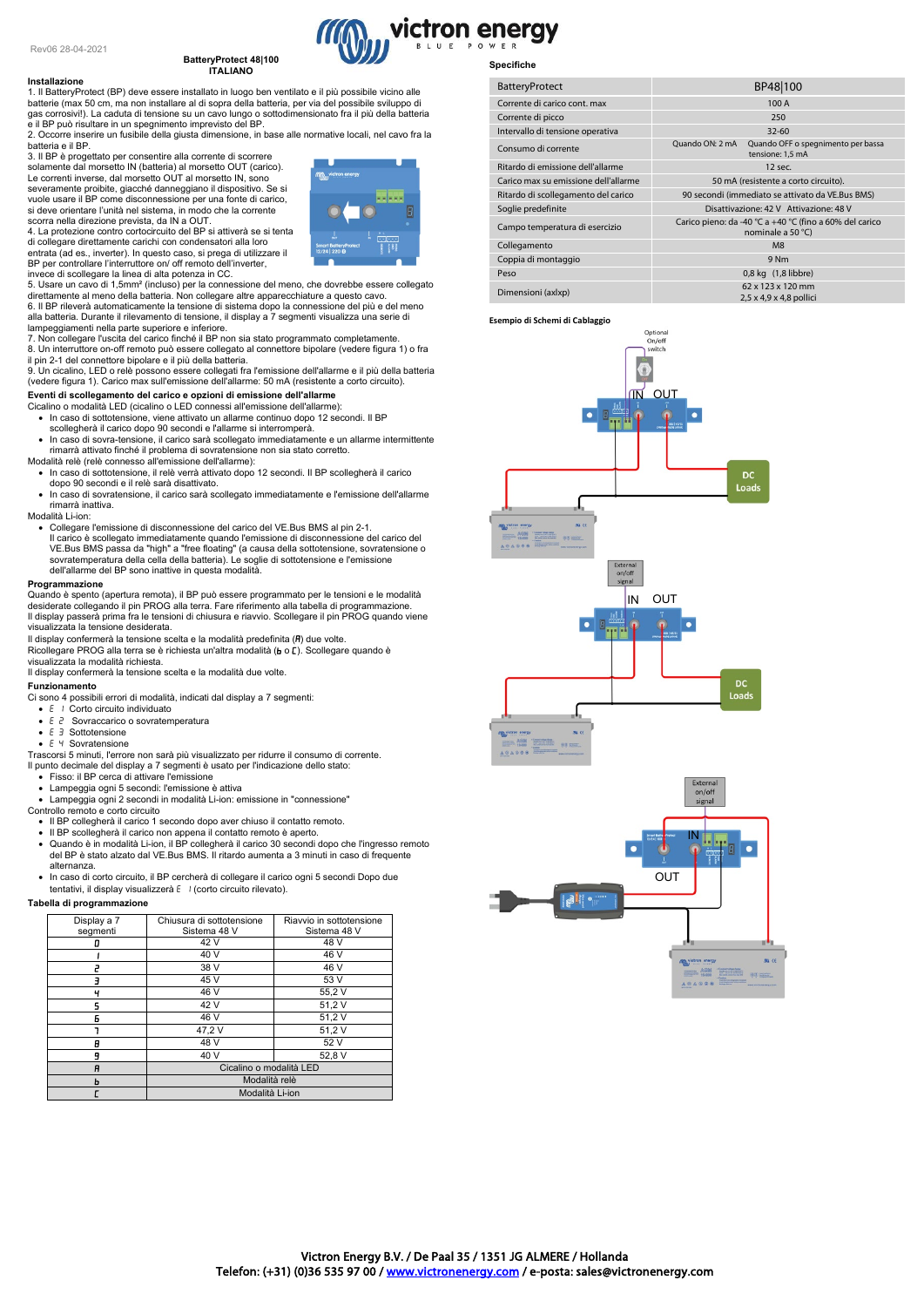![](_page_22_Picture_1.jpeg)

![](_page_22_Figure_2.jpeg)

Schema di connessione del BP 48| 100

![](_page_22_Figure_4.jpeg)

Numerazione dei pin del connettore

Figura 1: Schemi di connessione e numerazione dei pin

![](_page_22_Figure_7.jpeg)

Figura 2: Sistema con batteria agli ioni di litio da 48V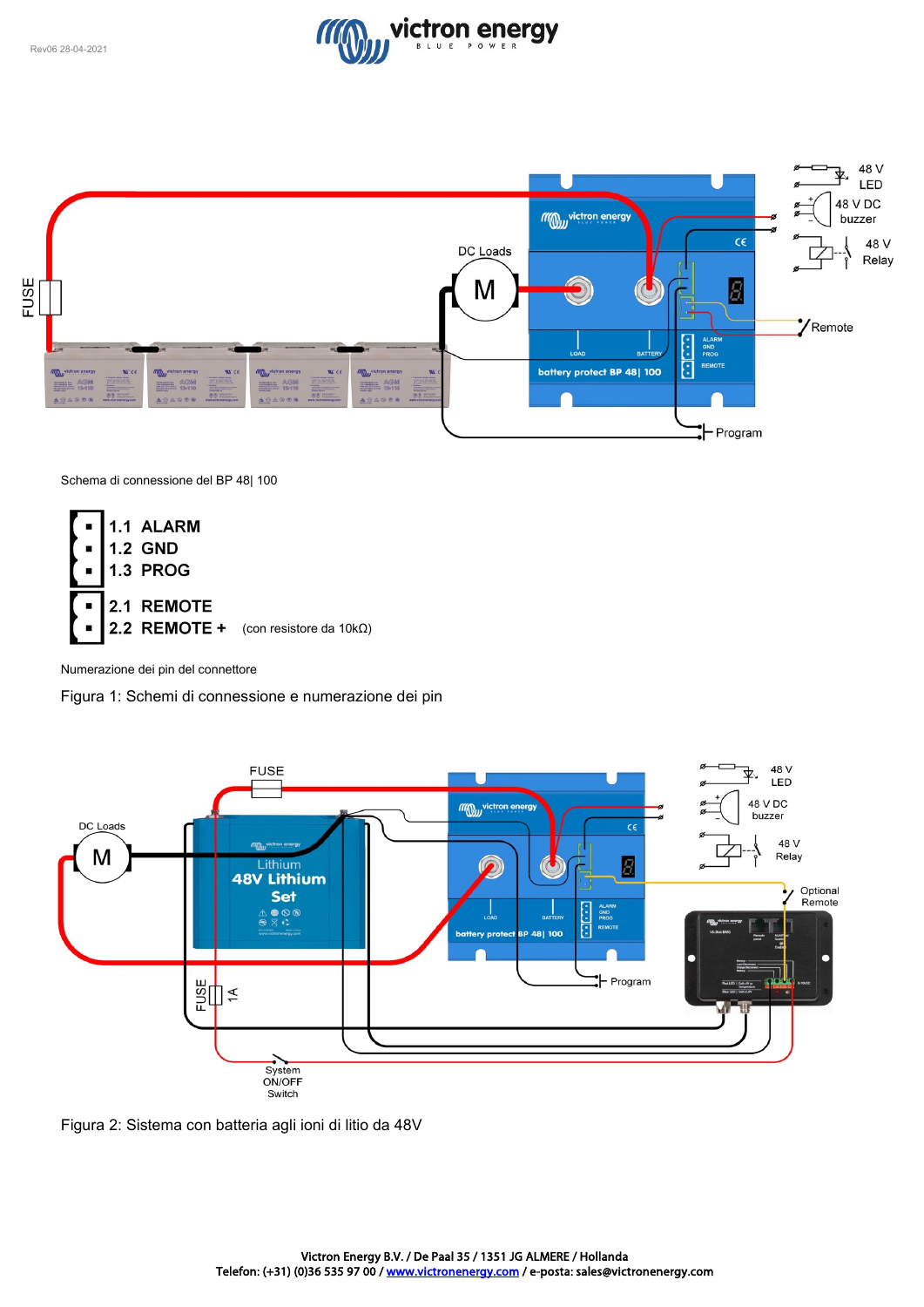![](_page_23_Picture_1.jpeg)

# **APPENDICE**

# **Codici Errore**

# **E1: Cortocircuito**

La protezione contro cortocircuito si attiva in caso di cortocircuito e sovraccarico o eccessiva inserzione di corrente, come quando si cerca di alimentare direttamente un inverter

- 1- Verificare l'eventuale presenza di cortocircuito
- 2- Confermare che l'assorbimento di corrente di carico non superi la corrente nominale del BP
- 3- Utilizzare il BP per controllare l'interruttore on/off remoto nei carichi con alta inserzione di corrente, invece di collegare/scollegare direttamente l'alimentazione CC
- 4- Verificare che non ci siano connessioni allentate/con alta resistenza ed assicurarsi di utilizzare un calibro di cablaggio appropriato per l'impianto

#### **E2: Sovratemperatura**

La protezione contro sovratemperatura si attiva in caso di temperatura interna eccessiva

- 1- Confermare che l'assorbimento di corrente di carico non superi la corrente nominale del BP
- 2- Verificare che non ci siano connessioni allentate/con alta resistenza ed assicurarsi di utilizzare un calibro di cablaggio appropriato per l'impianto
- 3- Non installare l'unità BP in un luogo esposto ad alte temperature o calore radiante, riposizionarlo in luogo più fresco o predisporre un raffreddamento aggiuntivo

#### **E3: Sottotensione**

La protezione contro sottotensione si attiva nel caso in cui la tensione di ingresso cada al di sotto del limite di tensione selezionato per 90 secondi

- 1- Spegnere/scollegare i carichi e ricaricare la batteria
- 2- Verificare che il sistema di ricarica e la batteria funzionino correttamente

#### **E4: Sovratensione**

La protezione contro sovratensione si attiva nel caso in cui la tensione di ingresso superi i 64 V

- 1- Confermare la configurazione di tutti i dispositivi di carica del sistema, particolarmente le impostazioni della tensione di sistema e della tensione di carica
- 2- Verificare che il sistema di ricarica funzioni correttamente
- 3- Confermare che la configurazione della tensione di sistema del BP è corretta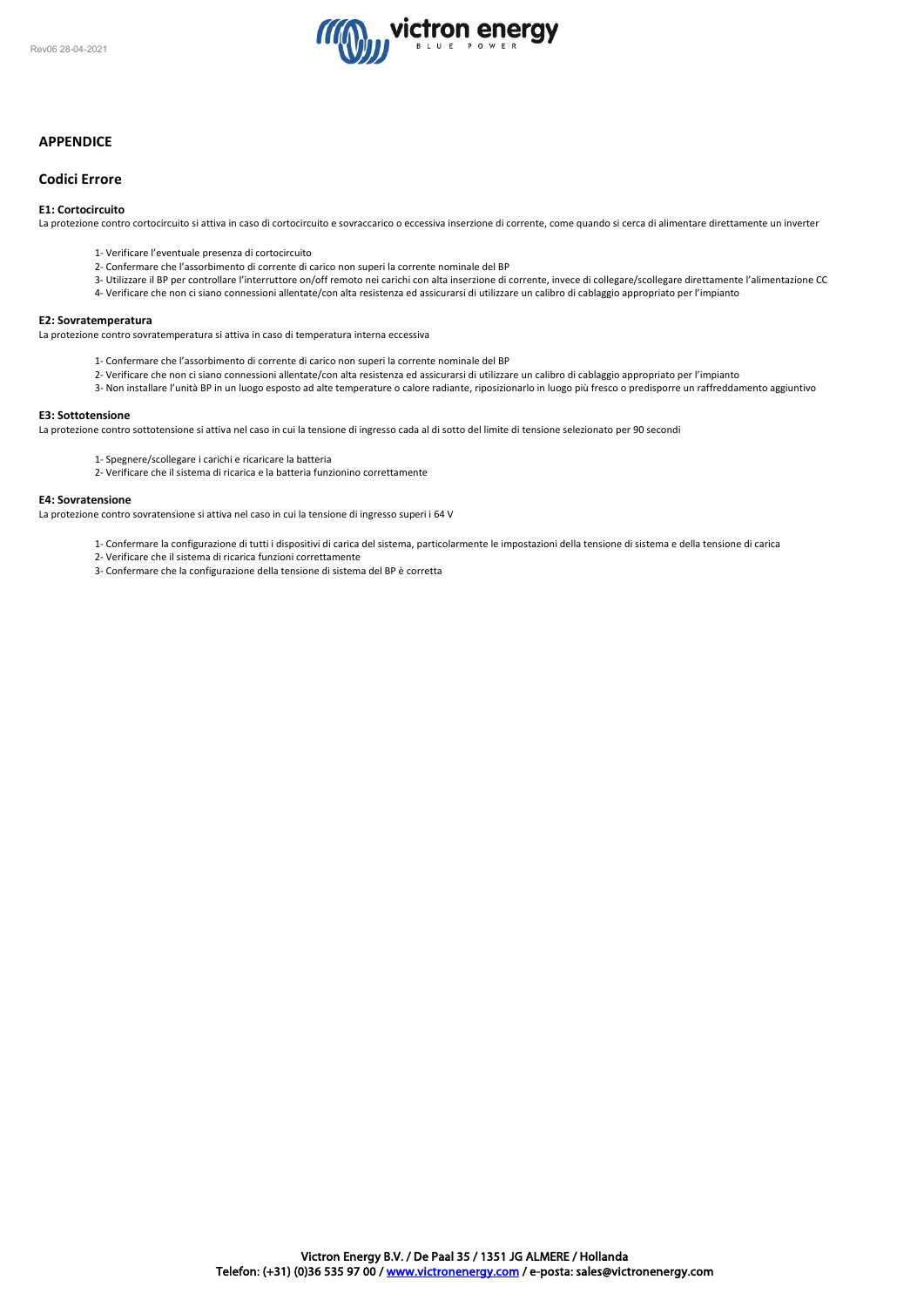#### **Kurulum**

# **BatteryProtect 48|100 TÜRKÇE**

1. BatteryProtect (BP) iyi havalandırılan bir yere kurulmalı ve tercihen aküye yakın (maks. 50 cm) olmalıdır (ancak korozif gaz ihtimali nedeniyle akünün üzerinde olmamalıdır!). Akünün artı kutbuyla BP arasındaki aşırı uzun veya yetersiz ebatlı bir kablo üzerindeki voltaj düşüşü, BP'nin

beklenmedik şekilde kapanmasına neden olabilir. 2. Akü ve BP arasındaki kabloya yerel düzenlemeler uyarınca uygun boyutta bir sigorta takılmalıdır.

# 3. BP, akımın sadece GİRİŞ (akü) ve ÇIKIŞ (yük) terminalleri

arasında akışına izin verecek şekilde tasarlanmıştır.<br>ÇIKIŞ ve GİRİŞ terminallerinden ters akımlar kesinlikle yasaktır<br>ve cihaza zarar verir. BP'yi bir şarj kaynağı için bir bağlantı<br>kesme olarak kullanmak istiyorsanız sis

yönlendirmeniz gerekir. 4. Yükleri doğrudan kapasitörlerine giriş kısımlarından bağlamayı denerseniz (ör. invertörler) BP'nin kısa devre koruması devreye girer. Böyle kullanım durumunda, invertördeki uzaktan

açma/kapama düğmesini kontrol etmek için yüksek güç DC

hattının bağlantısını kesmek yerine BP'yi kullanın. 5. Eksi kutup bağlantısı için 1,5 mm² kablo kullanın (paketin içindedir) ve bu kabloyu doğrudan

akünün eksi kutbuna bağlayın. Bu kabloya başka donanım bağlanmamalıdır. 6. Artı ve eksi kutuplar aküye bağlandıktan sonra BP, sistem voltajını otomatik olarak algılar. Voltaj algılandığında 7 segmentli ekranın üst ve alt kısmı arasında bir dizi ışık yanıp söner.

7. BP tamamen programlanmadan yük çıkışını bağlamayın.

8. Uzaktan açma-kapama düğmesi iki kutup konnektörüne (şekil 1'e bakın) veya iki kutup konnektörünün 2-1 pimi ile akü artı kutbunun arasına bağlanabilir. 9. Alarm çıkışıyla akünün artı kutbu arasına (bkz. şekil 1) sesli ikaz, LED veya röle bağlanabilir. Alarm çıkışındaki maksimum yük: 50 mA (kısa devre korumalı).

#### **Yük kesinti olayları ve alarm çıkış seçenekleri**

- Sesli ikaz veya LED modu (alarm çıkışına sesli ikaz veya LED bağlı):<br>• Düşük voltaj olması halinde 12 saniyenin ardından sürekli alarm çalınır. 90 saniyenin<br>sonunda BP otomatik olarak yükü keser ve alarm durur.
- Aşırı voltaj olması halinde yük derhal kesilir ve aşırı voltaj sorunu giderilene kadar aralıklı bir alarm verilir.
- Röle modu (alarm çıkışına röle bağlı):
	- Düşük voltaj olması halinde 12 saniyenin ardından röle devreye girer. 90 saniyenin sonunda
- BP otomatik olarak yükü keser ve röle devreden çıkar. Aşırı voltaj olması halinde yük derhal kesilir ve alarm çıkışı devre dışı kalmaya devam eder. Li-ion modu:
	- VE.Bus BMS'in yük kesme çıkışını pim 2-1'e bağlayın.
	- VE.Bus BMS'in yük kesme çıkışı "yüksek" durumundan "serbest yüzdürme" durumuna geçtiğinde yük derhal kesilir (akü hücresi düşük voltajı, aşırı voltajı veya aşırı sıcaklığı nedeniyle). BP'nin düşük voltaj eşiği ve alarm çıkışı bu modda devre dışı kalır.

# **Programlama**

Kapalıyken (uzaktan açık) BP, istenen voltajlar ve modlar için PROG pimi toprağa bağlanarak<br>programlanabilir. Lütfen programlama tablosuna bakınız.<br>Ekran ilk önce kapamayı ve daha sonra voltaj yeniden başlatmayı gösterecek

Başka bir mod (b or []) gerekiyorsa PROG pimini toprağa yeniden bağlayın. Gereken mod

görüntülendiğinde bağlantıyı kesin. Seçilen voltaj ve mod ekranda iki kez doğrulanır.

**Çalıştırma**

- 7 segmentli ekranda gösterilen 4 olası hata modu vardır:
- E I Kısa devre algılandı
- Aşırı yük veya aşırı sıcaklık
- E 3 Düşük voltaj
- 
- Aşırı voltaj 5 dakikanın ardından akım tüketimi azaltmak için ekrandaki hata gösterimi sonlandırılır. 7 segmentli ekranın ondalık hanesi durum gösterimi için kullanılır:
- Sürekli açık: BP, çıkışı etkinleştirmeye çalışıyor
- 
- 5 saniyede bir yanıp sönme: Çıkış etkin Li-ion modunda 2 saniyede bir yanıp sönme: Çıkış "bağlanıyor"
- 
- Uzaktan kontrol ve kısa devre BP, uzak kontak kapatıldıktan 1 saniye sonra yükü bağlar.
- 
- Uzak kontak açıldığında BP yükü derhal keser. Li-ion modunda, VE.Bus BMS tarafından BP'nin uzak girişi yükseltildikten 30 saniye sonra BP yükü bağlar. Sık geçiş olması halinde bu gecikme 3 dakikaya uzatılır.
- Kısa devre olması halinde BP her 5 saniyede bir yükü bağlamaya çalışır. İki denemenin
- ardından ekranda (kısa devre algılandı) hatası gösterilir.

#### **Programlama tablosu**

| 7 segmentli ekran | Düşük voltajda kapanma<br>48 V sistem | Düşük voltajda yeniden<br>başlatma<br>48 V sistem |
|-------------------|---------------------------------------|---------------------------------------------------|
| 0                 | 42 V                                  | 48 V                                              |
|                   | 40 V                                  | 46 V                                              |
|                   | 38 V                                  | 46 V                                              |
| E                 | 45 V                                  | 53 V                                              |
| ч                 | 46 V                                  | 55,2V                                             |
| 5                 | 42 V                                  | 51,2V                                             |
| Б                 | 46 V                                  | 51,2V                                             |
|                   | 47,2V                                 | 51,2V                                             |
| 8                 | 48 V                                  | 52 V                                              |
| 9                 | 40 V                                  | 52,8 V                                            |
| A                 | Sesli ikaz veya LED modu              |                                                   |
| ь                 | Röle modu                             |                                                   |
|                   | Li-ion modu                           |                                                   |

# **Teknik Özellikler**

victron energy

| <b>BatteryProtect</b>       | BP48 100                                                                  |  |
|-----------------------------|---------------------------------------------------------------------------|--|
| Maksimum sürekli yük akımı  | 100 A                                                                     |  |
| Pik akım                    | 250                                                                       |  |
| Çalışma voltajı aralığı     | $32 - 60$                                                                 |  |
| Akım tüketimi               | Açıkken: 2 mA Kapalıyken veya düşük voltajda kapanma<br>durumunda: 1.5 mA |  |
| Alarm cıkış gecikmesi       | 12 saniye                                                                 |  |
| Alarm çıkışındaki maks. yük | 50 mA (kısa devre koruması)                                               |  |
| Yük kesinti gecikmesi       | 90 saniye (VE.Bus BMS tarafından tetiklenirse anında)                     |  |
| Varsayılan eşikler          | Devre dışı kalma: 42 V Devreye girme: 48 V                                |  |
| Çalışma sıcaklığı aralığı   | Tam yük: -40 °C ila +40 °C (50 °C'de nominal yükün %60'ına kadarı)        |  |
| Bağlantı                    | M8                                                                        |  |
| Montaj torku                | 9 Nm                                                                      |  |
| Ağırlık                     | 0,8 kg 1,8 lb                                                             |  |
| Boyutlar (Y x G x D)        | 62 x 123 x 120 mm<br>$2.5 \times 4.9 \times 4.8$ inc                      |  |

**Örnek Bağlantı Şemaları**

![](_page_24_Figure_49.jpeg)

![](_page_24_Figure_50.jpeg)

![](_page_24_Picture_52.jpeg)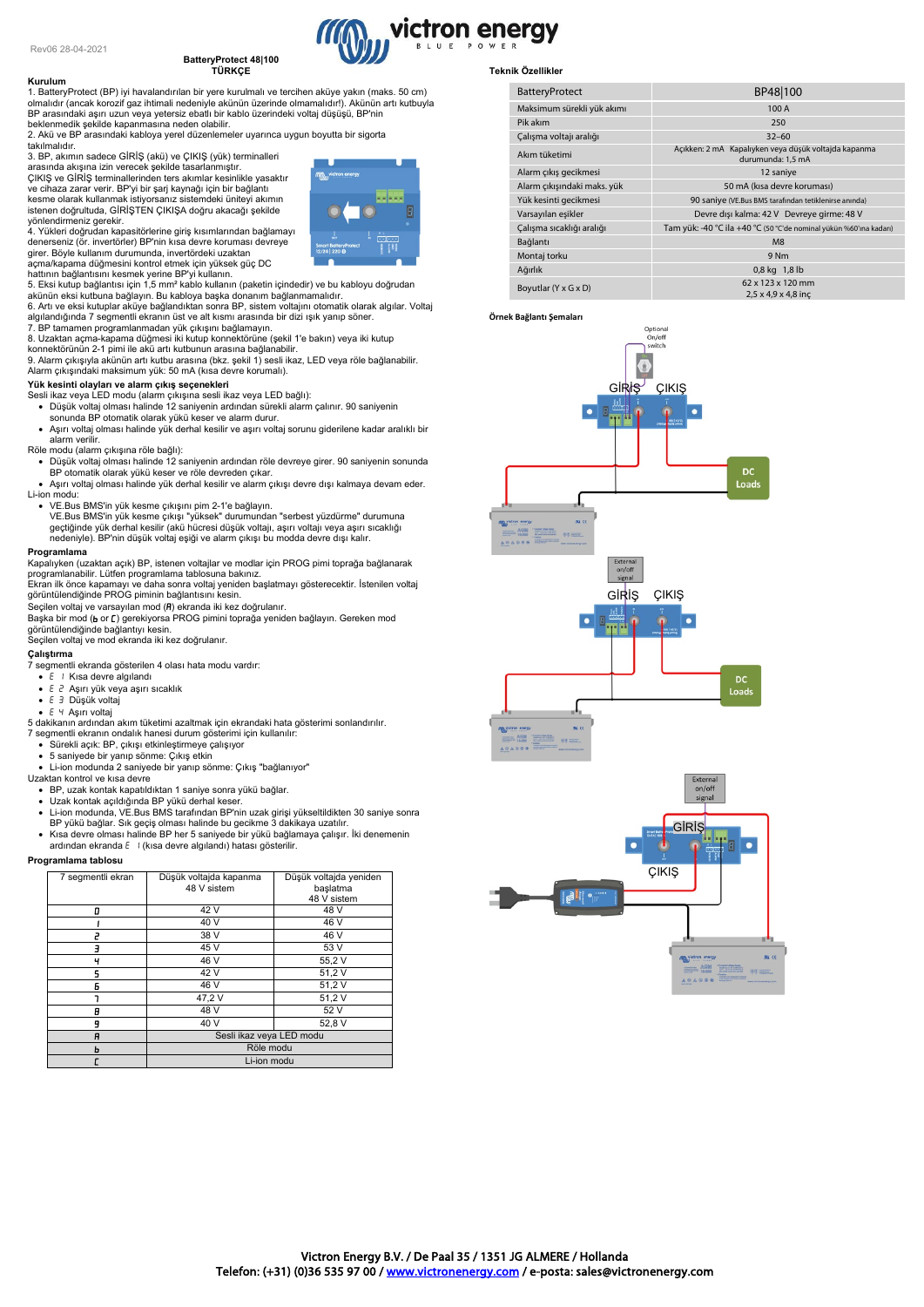![](_page_25_Picture_1.jpeg)

![](_page_25_Figure_2.jpeg)

BP 48| 100 Bağlantı şeması

![](_page_25_Figure_4.jpeg)

Konnektör pimi numaraları

Şekil 1: Bağlantı şemaları ve pim numaraları

![](_page_25_Figure_7.jpeg)

Şekil 2: 48V Li-ion akü seti içeren sistem